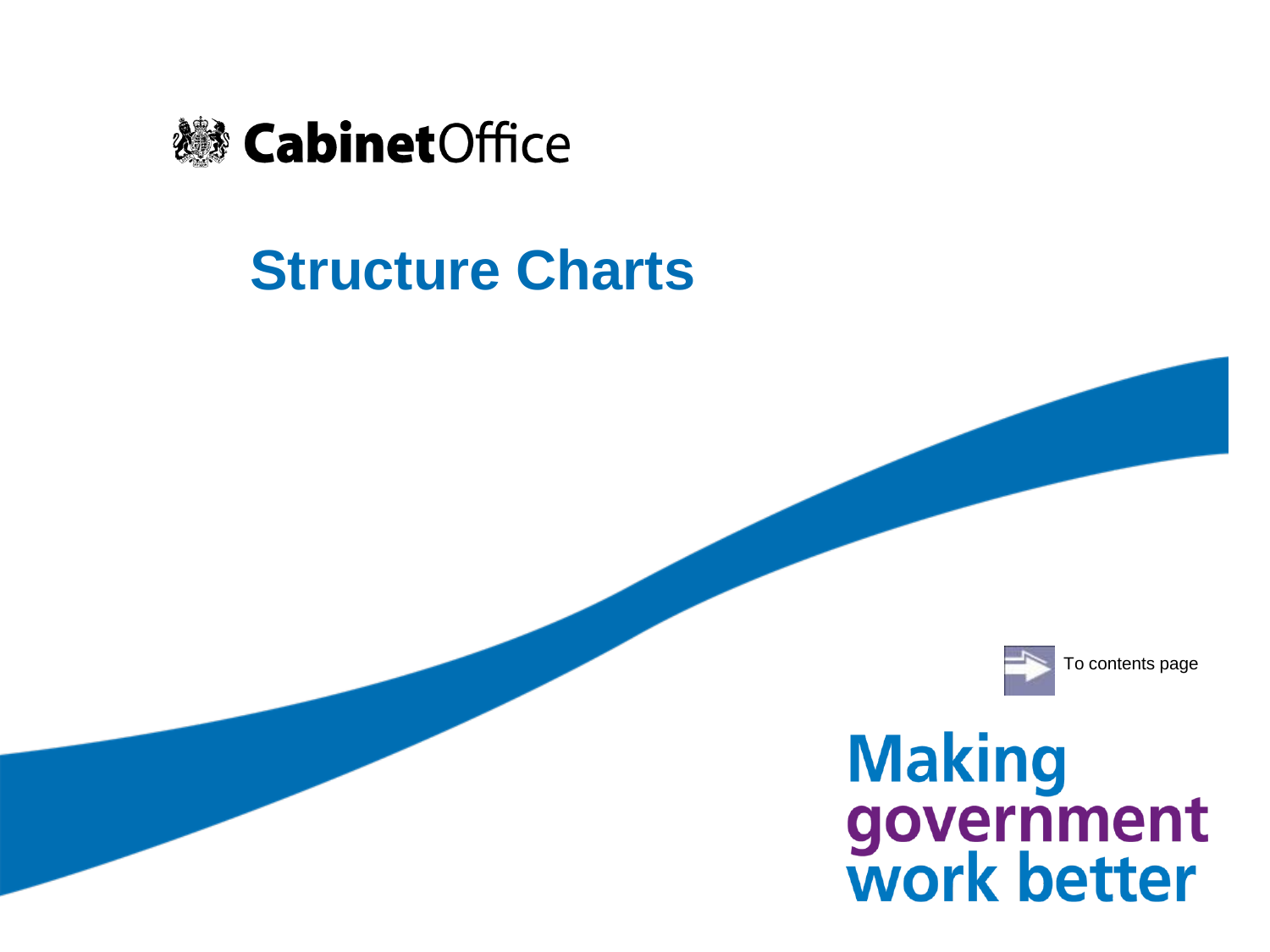- **[Cabinet Office organisation chart](#page-2-0)**
- **Grades and pay scales ([London](#page-3-0)) [\(National](#page-4-0)) (June 2010)**
- **[Cabinet Office Ministers](#page-5-0)**
- **[Prime Minister's Office](#page-6-0)**
- **[Deputy Prime Minister's Office and Constitution Group](#page-8-0)**
- **[Private Office Group](#page-10-0) (and Cabinet Secretary's Office)**
- **[Office of the Parliamentary Counsel](#page-12-0)**
- **[Honours and Appointments](#page-14-0)**
- **[Economics and Domestic Affairs Secretariat](#page-15-0)**
- **[Strategy Unit](#page-17-0)**
- **[European and Global Issues Secretariat](#page-19-0)**
- **[National Security Secretariat](#page-21-0)**
- **[Joint Intelligence Organisation](#page-22-0)**
- **[Efficiency and Reform](#page-23-0)**
- **[Corporate Services Group](#page-39-0)**

**[Non Ministerial Departments reporting to the Minister for the Cabinet Office](#page-41-0)**

- **The Central Office of Information**
- **The National School of Government**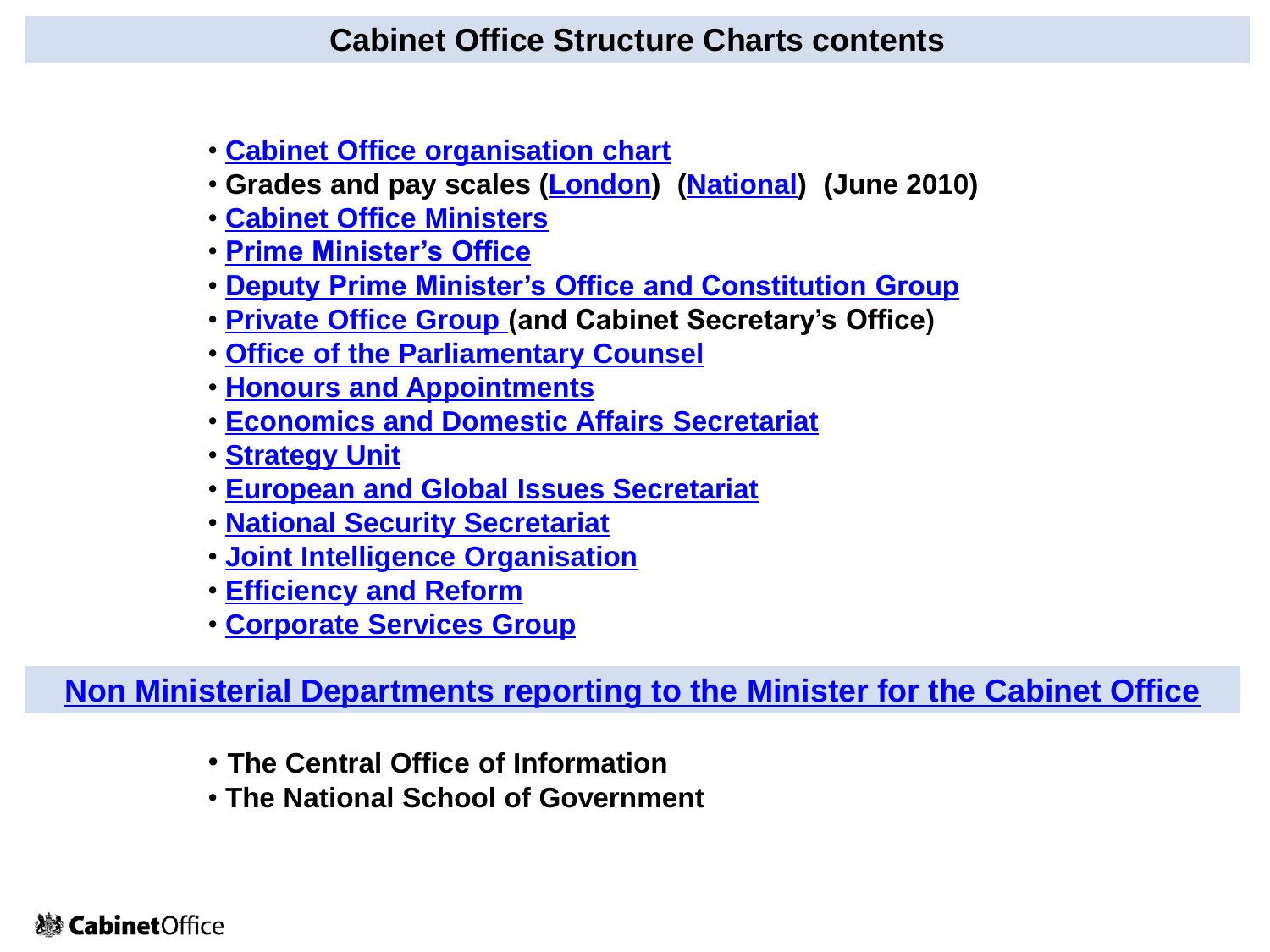<span id="page-2-0"></span>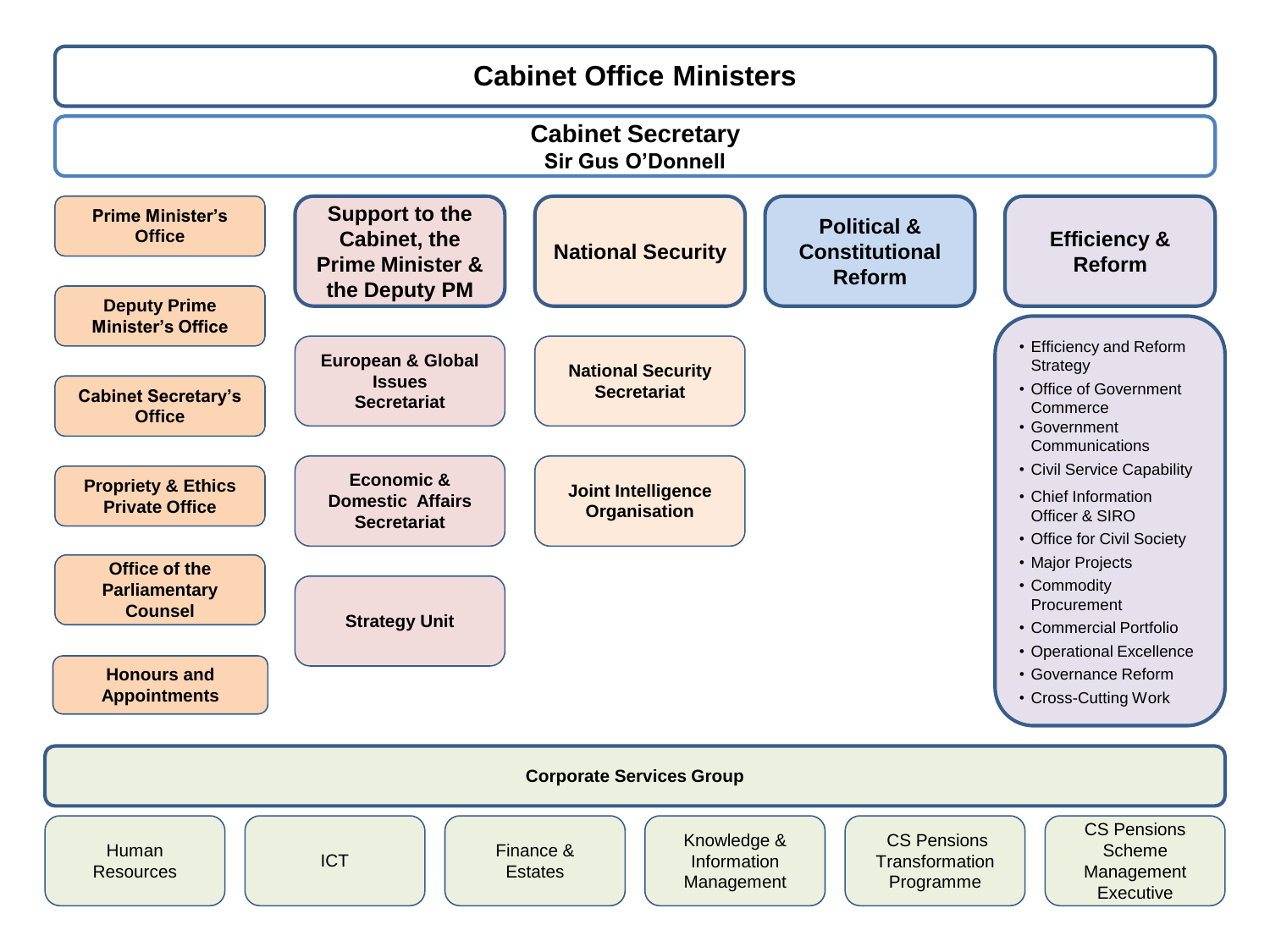# **Grade and salary ranges (London)**

#### < [Cabinet Office](#page-2-0)

| London                             | Pay Band                          | <b>Civil Service equivalent</b>                   | <b>Minimum</b> | Maximum |
|------------------------------------|-----------------------------------|---------------------------------------------------|----------------|---------|
| Cabinet Office                     | А                                 | 6/7                                               | £44,300        | £59,000 |
| Office of Government Commerce      | 6                                 | 6                                                 | £55,451        | £69,750 |
|                                    | 5                                 | 7                                                 | £46,508        | £58,500 |
| Cabinet Office                     | <b>B2</b>                         |                                                   | £29,819        | £38,103 |
|                                    |                                   | Senior Executive Officer/Higher Executive Officer |                |         |
| Office of Government Commerce      | 4                                 | Senior Executive Officer                          | £35,179        | £44,250 |
|                                    | 3                                 | Higher Executive Officer                          | £28,260        | £36,000 |
| Cabinet Office                     | <b>B1</b>                         | <b>Executive Officer</b>                          | £23,557        | £29,355 |
| Office of Government Commerce      | 2                                 | <b>Executive Officer</b>                          |                | £28,500 |
| Cabinet Office                     | С                                 | Administrative Officer/Administrative Assistant   | £19,594        | £23,831 |
| Office of Government Commerce<br>1 |                                   | Administrative Officer/Administrative Assistant   | £20,273        | £25,500 |
|                                    |                                   |                                                   |                |         |
| Cabinet Office                     | <b>B-Faststream</b>               | Higher Executive Officer (D)                      | £27,000        | £35,288 |
| Office of Governmnet Commerce      | з<br>Higher Executive Officer (D) |                                                   | £28,260        | £36,000 |
|                                    |                                   |                                                   |                |         |
|                                    | TIS3                              | Senior Information Officer                        | £36,371        | £46,470 |
| Cabinet Office                     | TIS <sub>2</sub>                  | <b>Information Officer</b>                        | £30,842        | £39,405 |
|                                    | <b>TIS1</b>                       | Assistant Information Officer                     | £23,826        | £29,695 |

<span id="page-3-0"></span>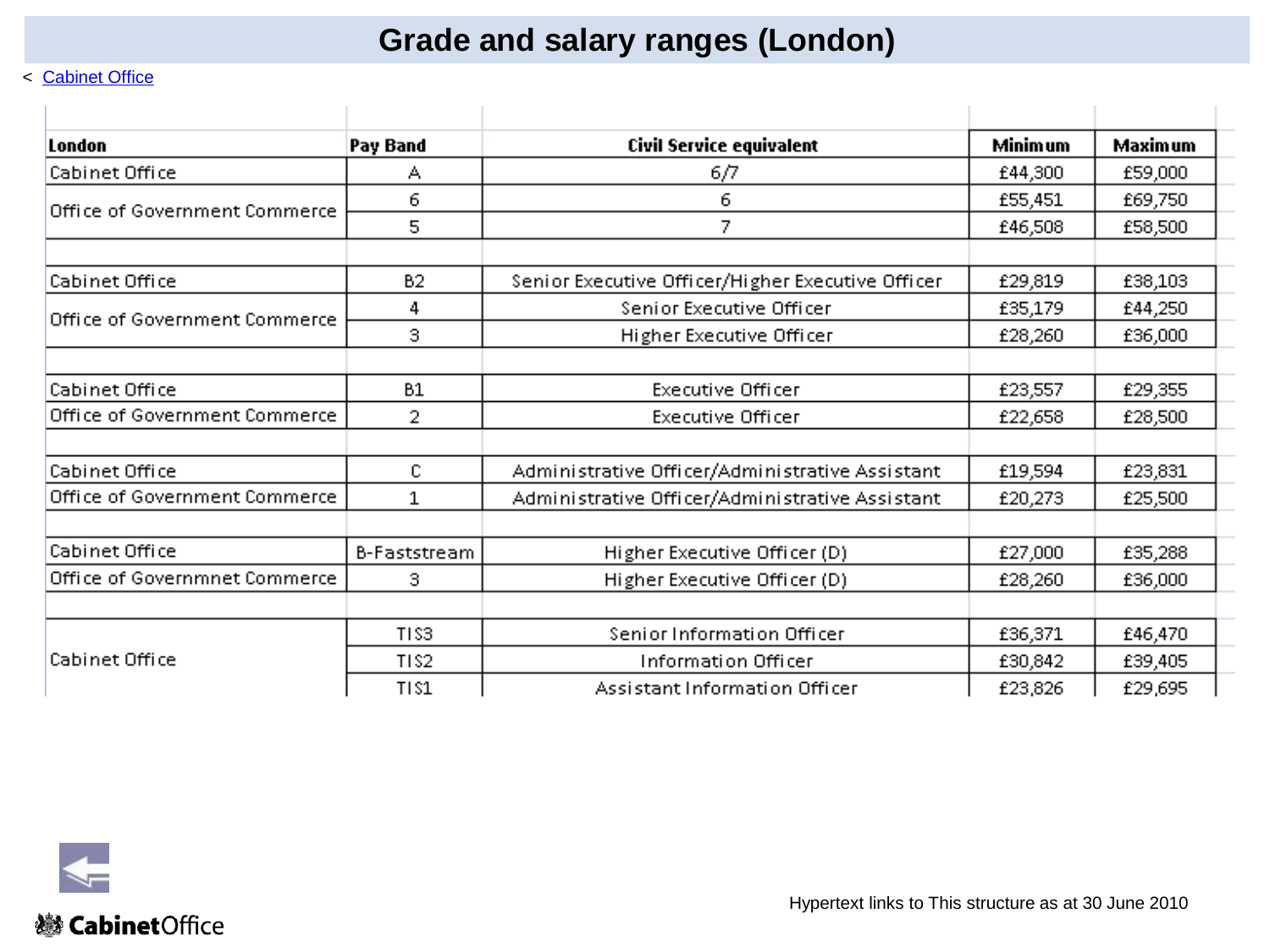# **Grade and salary ranges (National)**

| <b>National</b>               | Pay Band         | <b>Civil Service equivalent</b>                   |         | Maxim um |
|-------------------------------|------------------|---------------------------------------------------|---------|----------|
| Cabinet Office                | А                | 6/7                                               | £40,950 | £55,000  |
| Office of Government Commerce | 6                | 6                                                 | £51,278 | £58,002  |
|                               | 5                | 7                                                 | £42,334 | £53,520  |
|                               |                  |                                                   |         |          |
| Cabinet Office                | <b>B2</b>        | Senior Executive Officer/Higher Executive Officer | £27,672 | £35,351  |
| Office of Government Commerce | 4                | Senior Executive Officer                          | £31,601 | £39,750  |
|                               | 3.               | Higher Executive Officer                          | £25,043 | £31,500  |
|                               |                  |                                                   |         |          |
| Cabinet Office                | Β1               | <b>Executive Officer</b>                          | £20,749 | £25,855  |
| Office of Government Commerce | 2                | Executive Officer                                 | £19,080 | £24,000  |
|                               |                  |                                                   |         |          |
| Cabinet Office                | c                | Administrative Officer/Administrative Assistant   | £16,641 | £20,236  |
| Office of Government Commerce |                  | Administrative Officer/Administrative Assistant   | £16,695 | £21,000  |
|                               |                  |                                                   |         |          |
| Cabinet Office                | TIS <sub>3</sub> | Senior Information Officer                        | £33,082 | £41,224  |

<span id="page-4-0"></span>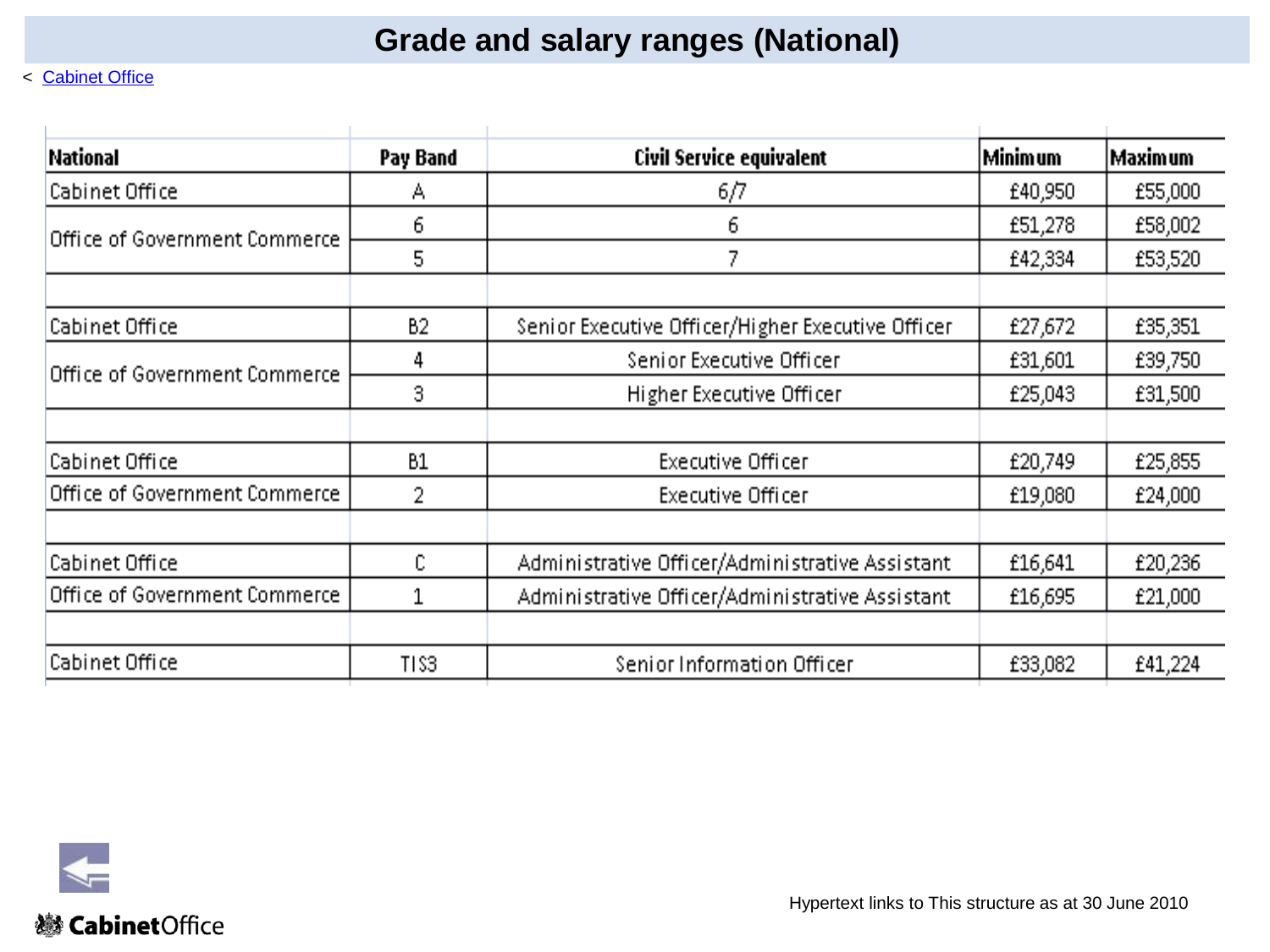## **Ministers**

#### < [Cabinet Office](#page-2-0)

| Rt Hon<br>David Cameron MP | Rt Hon<br>Nick Clegg MP                   | Rt Hon<br>Francis Maude MP                                     | Rt Hon<br>Oliver Letwin MP                         | Nick Hurd MP                                | Mark Harper MP                                                          | <b>Baroness Warst</b>                   |
|----------------------------|-------------------------------------------|----------------------------------------------------------------|----------------------------------------------------|---------------------------------------------|-------------------------------------------------------------------------|-----------------------------------------|
| Prime<br><b>Minister</b>   | <b>Deputy</b><br>Prime<br><b>Minister</b> | <b>Minister for</b><br>Cabinet Office.<br>Paymaster<br>General | <b>Minister for</b><br><b>Government</b><br>Policy | <b>Minister for</b><br><b>Civil Society</b> | <b>Minister for</b><br><b>Political and</b><br>Constitutional<br>Reform | <b>Minister</b><br>without<br>portfolio |

Reform

<span id="page-5-0"></span>

| <b>Minister</b>                | <b>Title</b>                                                      | <b>E-mail contact</b>                            | <b>Office contact</b> |  |
|--------------------------------|-------------------------------------------------------------------|--------------------------------------------------|-----------------------|--|
| <b>Rt Hon David Cameron MP</b> | <b>Prime Minister</b>                                             | https://email.number10.gov.uk/                   | 020 7930 4433         |  |
| Rt Hon Nick Clegg MP           | <b>Deputy Prime Minister</b>                                      | pscorrespondence@cabinet-<br>office.x.gsi.gov.uk | 020 7276 1234         |  |
| <b>Rt Hon Francis Maude MP</b> | Minister for Cabinet Office,<br><b>Paymaster General</b>          | pscorrespondence@cabinet-<br>office.x.gsi.gov.uk | 020 7276 1234         |  |
| Rt Hon Oliver Letwin MP        | <b>Minister for Government</b><br>Policy                          | pscorrespondence@cabinet-<br>office.x.gsi.gov.uk | 020 7276 1234         |  |
| Nick Hurd MP                   | <b>Minister for Civil Society</b>                                 | pscorrespondence@cabinet-<br>office.x.gsi.gov.uk | 020 7276 1234         |  |
| Mark Harper MP                 | <b>Minister for Political and</b><br><b>Constitutional Reform</b> | pscorrespondence@cabinet-<br>office.x.gsi.gov.uk | 020 7276 1234         |  |
| <b>Baroness Warsi</b>          | Minister without portfolio                                        | pscorrespondence@cabinet-<br>office.x.gsi.gov.uk | 020 7276 1234         |  |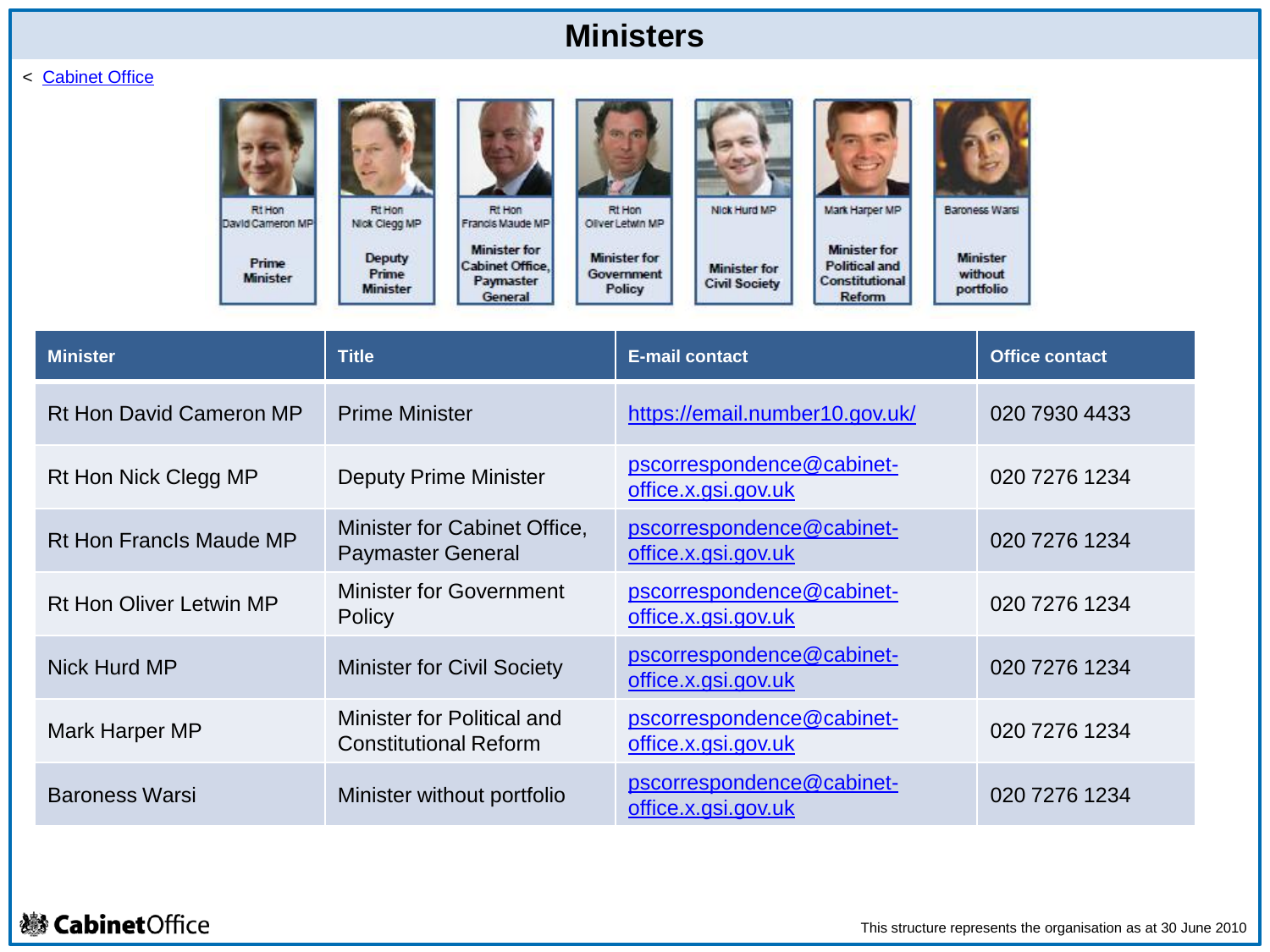

<span id="page-6-0"></span>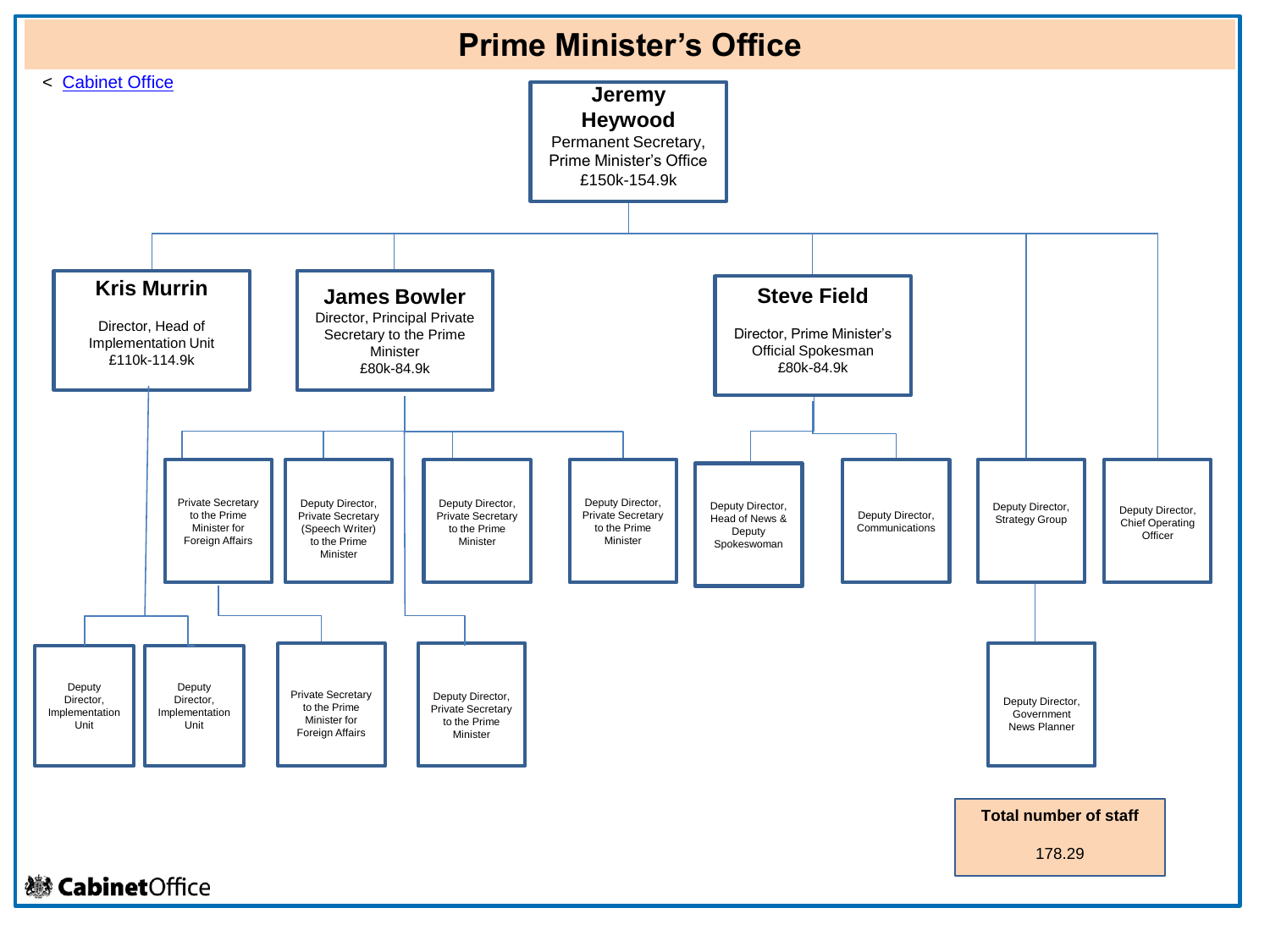# **Prime Minister's Office contd.**

< [Cabinet Office |](#page-2-0) < PMO slide 1

| Director,<br><b>Principal Private</b><br>Secretary to the<br><b>Prime Minister</b> | Deputy Director,<br>Private<br>Secretary to the<br><b>Prime Minister</b> | Deputy Director,<br>Private<br>Secretary to the<br><b>Prime Minister</b> | Deputy Director,<br>Private<br>Secretary to the<br><b>Prime Minister</b> | Deputy Director,<br>Head of News &<br>Deputy<br>Spokeswoman                                    | Deputy Director,<br><b>Strategy Group</b>                                                                               | Director,<br>Head of<br>Implementation<br>Unit | Deputy<br>Director, Chief<br>Operating<br>Officer                                                                                          |
|------------------------------------------------------------------------------------|--------------------------------------------------------------------------|--------------------------------------------------------------------------|--------------------------------------------------------------------------|------------------------------------------------------------------------------------------------|-------------------------------------------------------------------------------------------------------------------------|------------------------------------------------|--------------------------------------------------------------------------------------------------------------------------------------------|
| 2 Band A<br>3 Band B <sub>2</sub><br>2 Band B1                                     | 1 Band A<br>1 Band B1                                                    | 2 Band B <sub>2</sub><br>18<br>Band B1<br>1 Band C                       | 1 Band A<br>4 Band B2<br>4 Band B1                                       | 1 Band B <sub>2</sub><br>6 Band<br>TIS <sub>3</sub><br>2 Band<br>TIS <sub>2</sub><br>3 Band B1 | 5 Band A<br>3 Band B <sub>2</sub><br>2 Band<br>TIS3<br>3 Band<br>TIS <sub>2</sub><br>9.8 Band<br><b>B1</b><br>15 Band C | 1 Band B1                                      | 5 Band A<br>8 Band B <sub>2</sub><br>3 Band<br>TIS <sub>3</sub><br>2 Band<br>TIS <sub>2</sub><br>22.5 Band<br><b>B1</b><br>30.99<br>Band C |

## **※ Cabinet**Office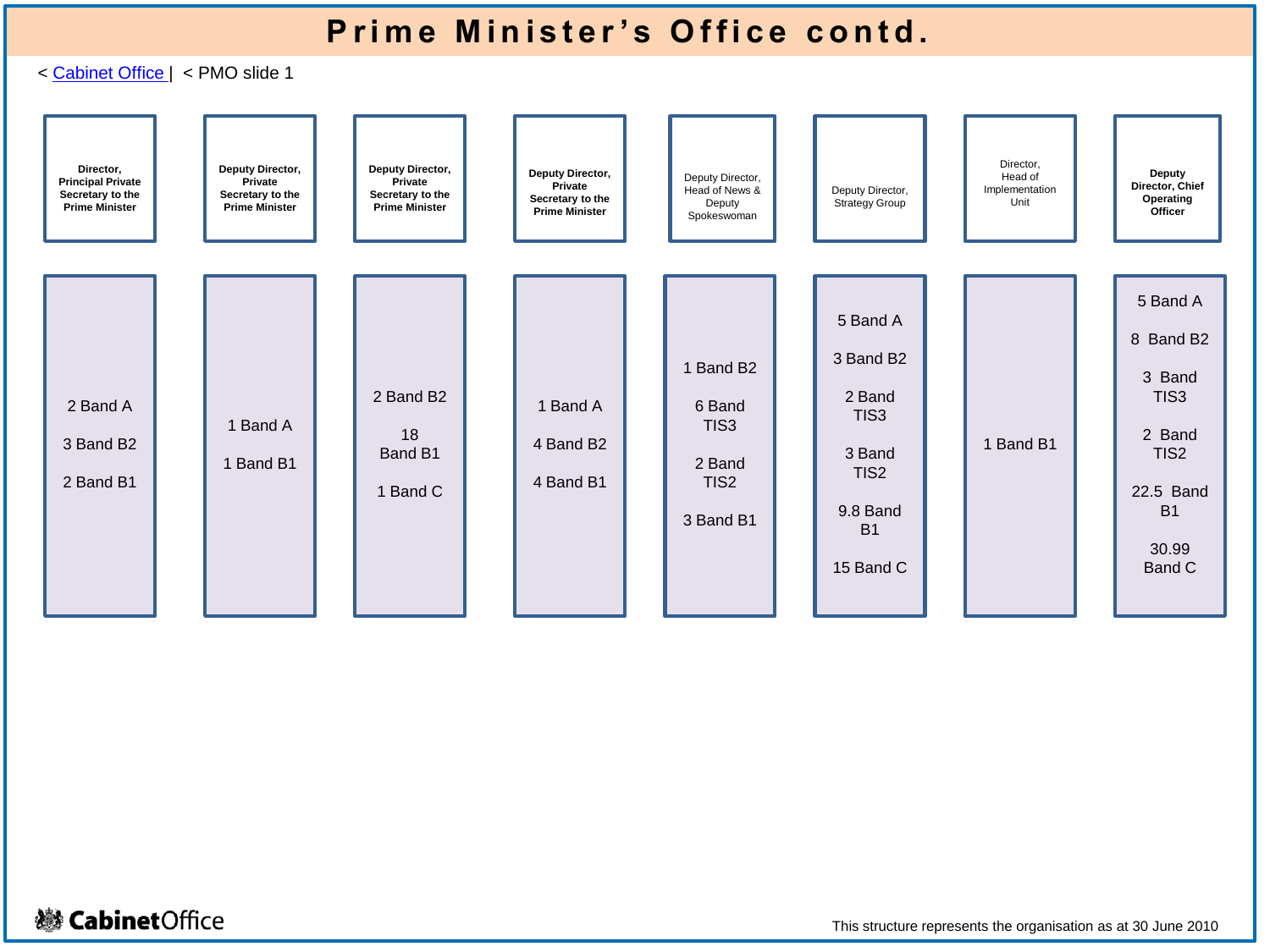## **Deputy Prime Minister's Office and Constitution Group**

#### < [Cabinet Office](#page-2-0)

<span id="page-8-0"></span>

**Total number of staff**

92.23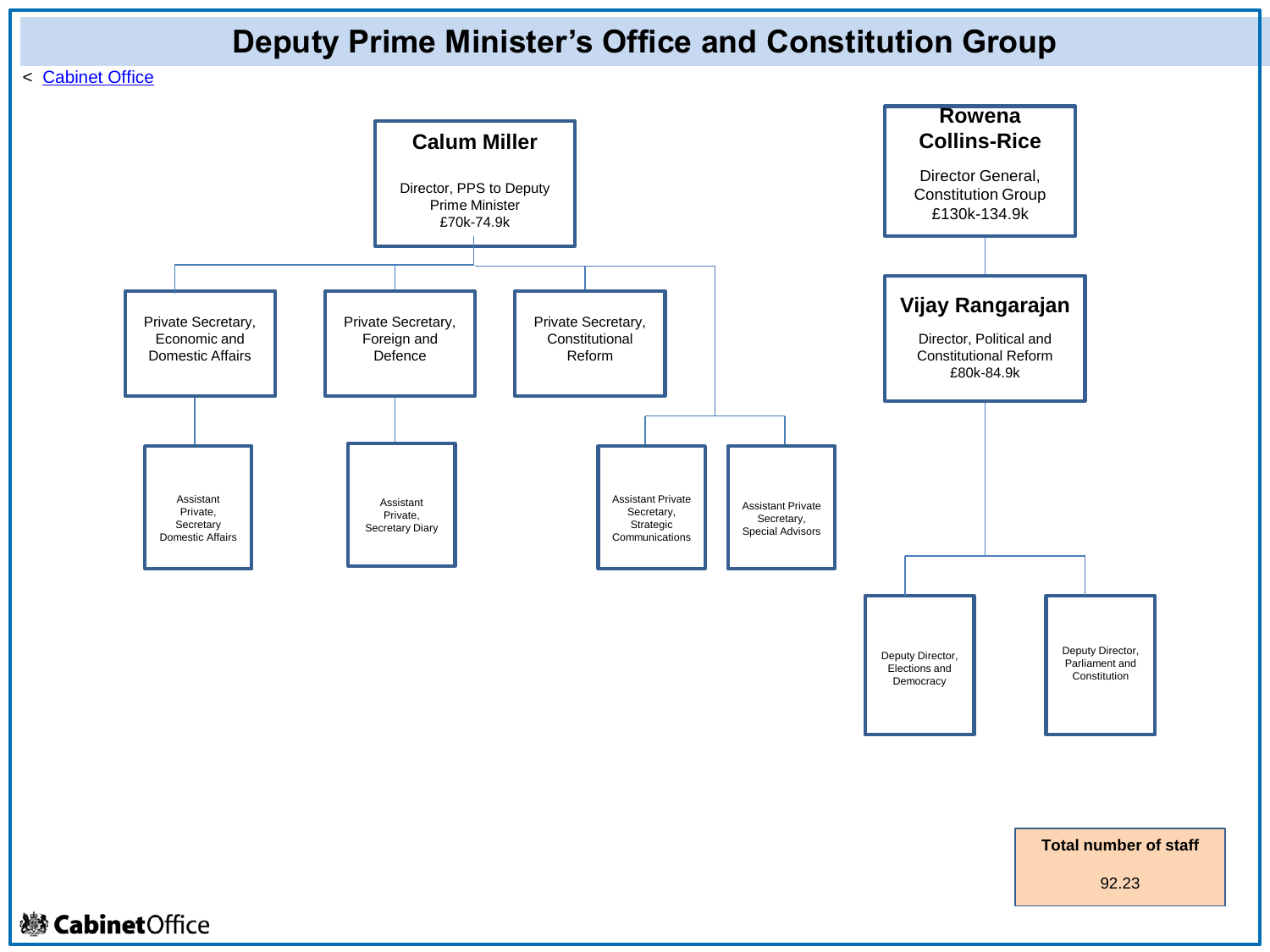

This structure represents the organisation as at 30 June 2010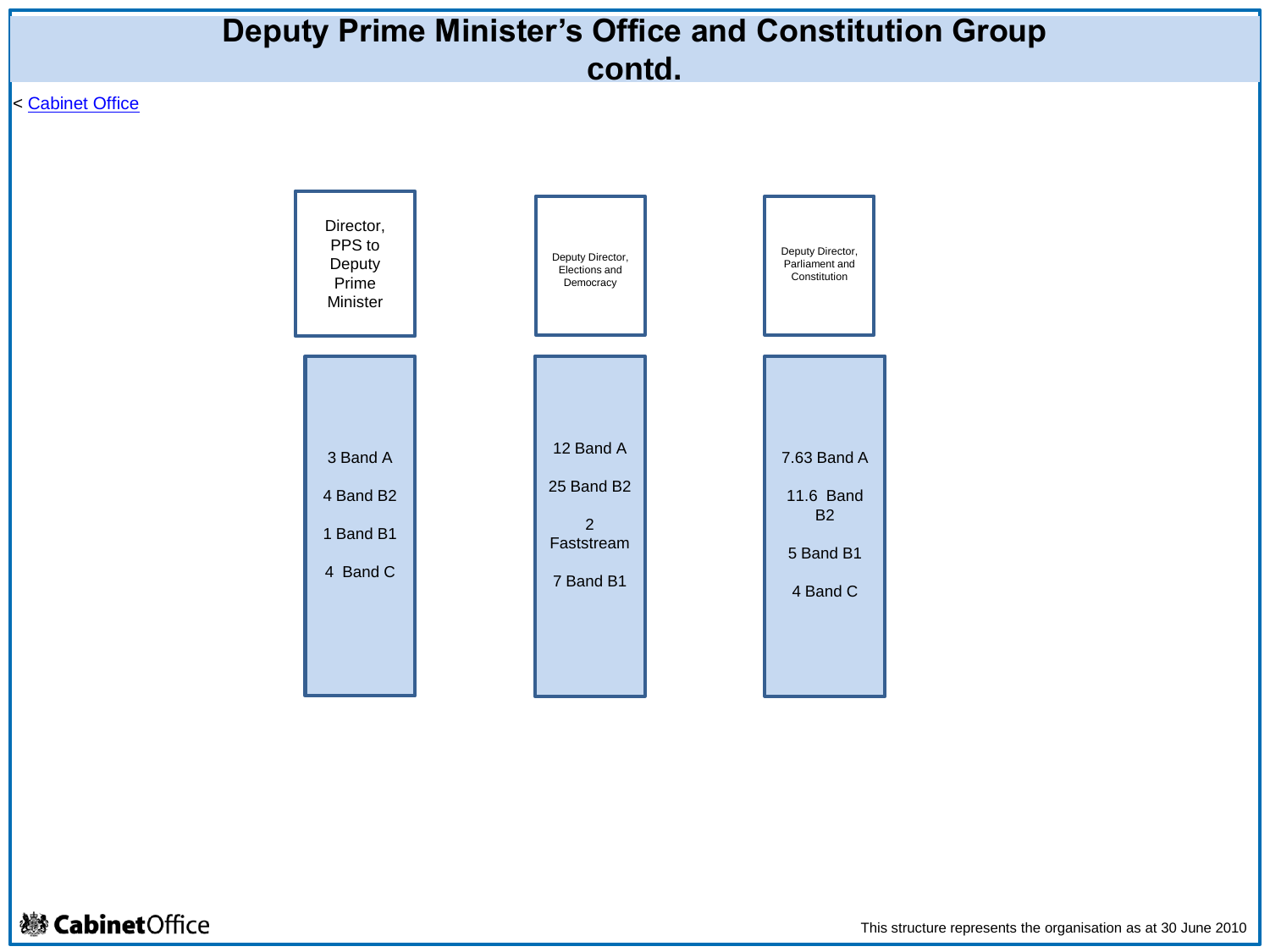# **Private Office Group**

#### < [Cabinet Office](#page-2-0)

<span id="page-10-0"></span>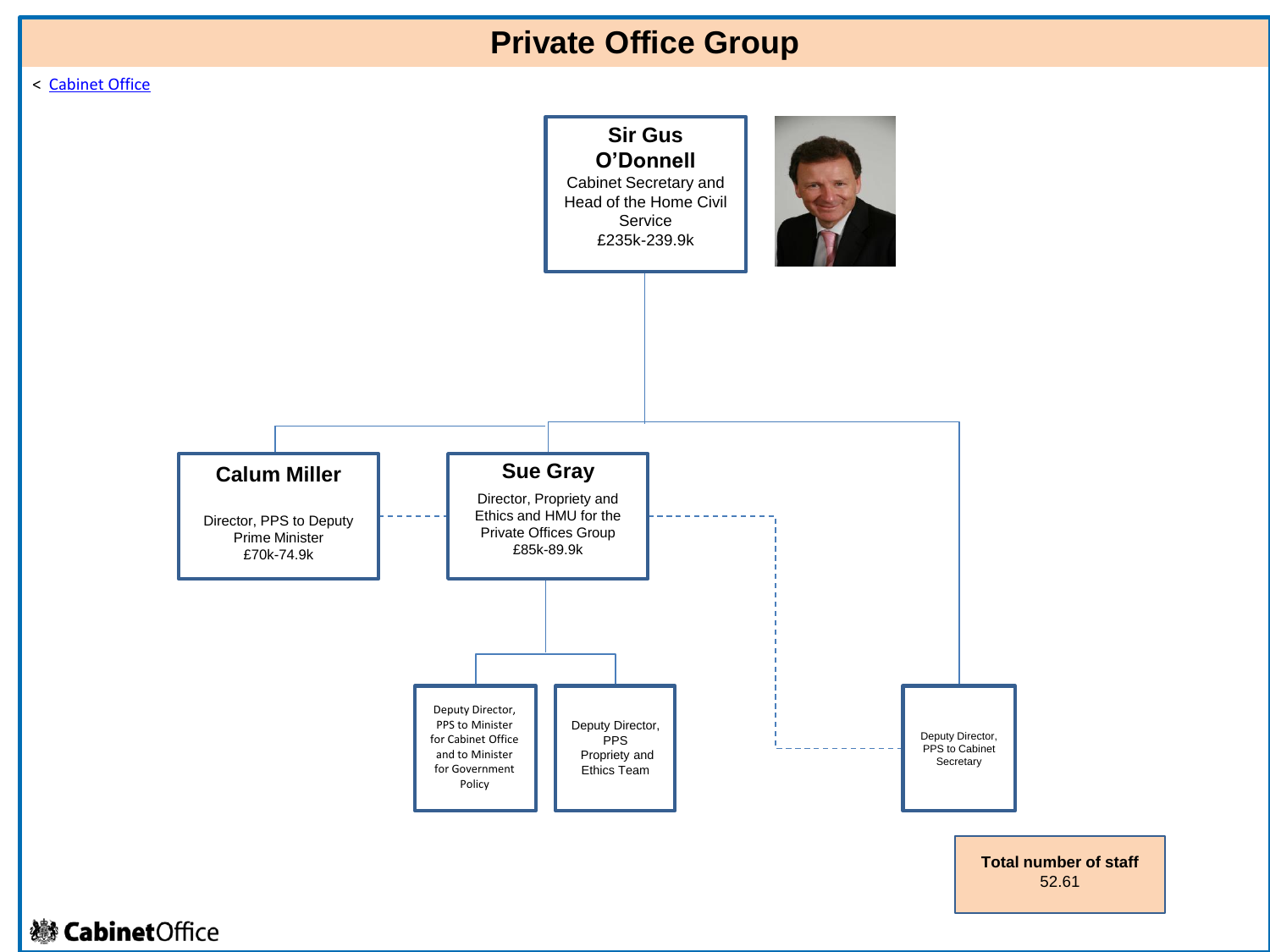# **Private Office Group contd.**

< [Cabinet Office](#page-2-0) | < POG slide 1

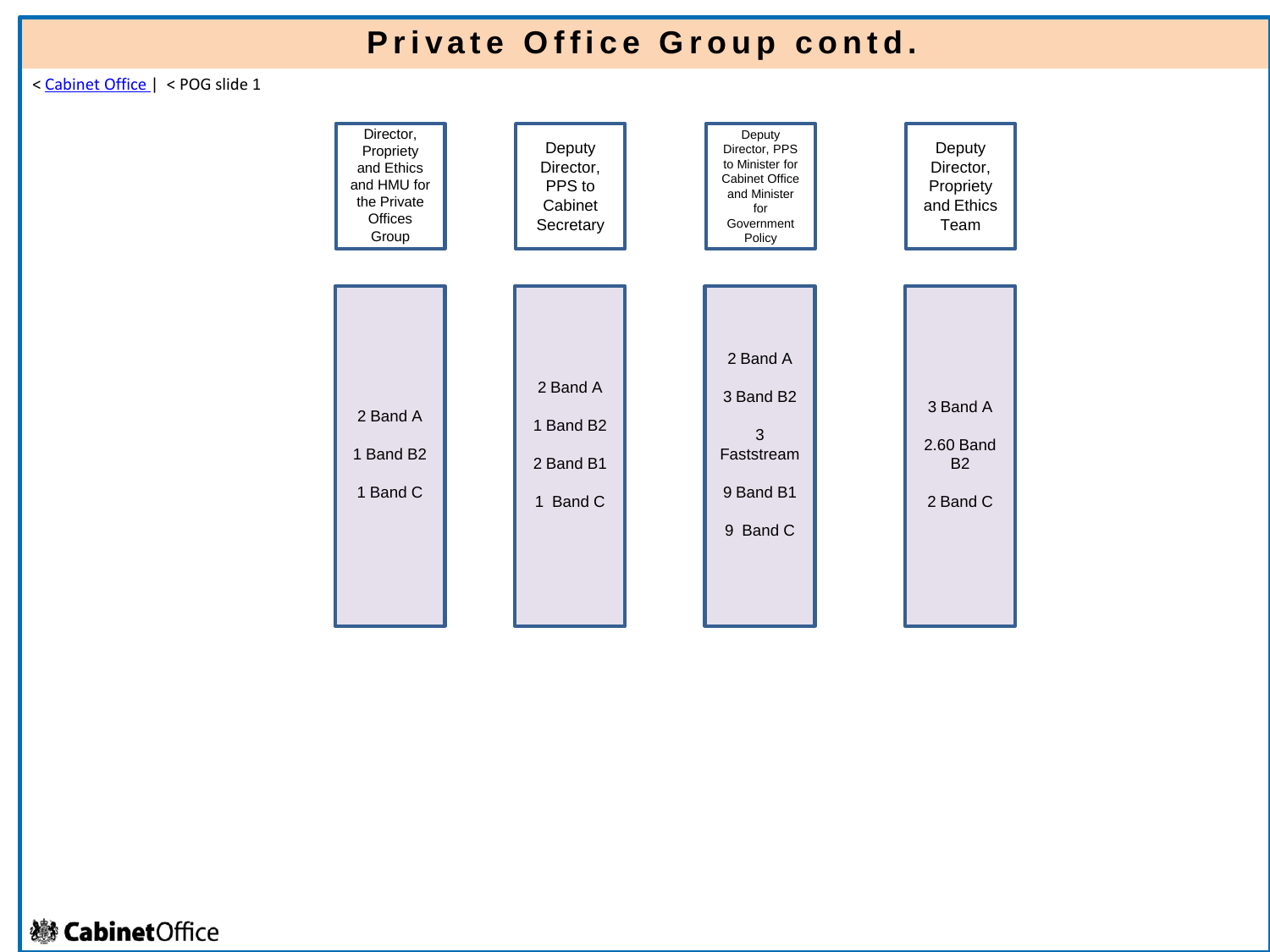## **Office of the Parliamentary Counsel**

<span id="page-12-0"></span>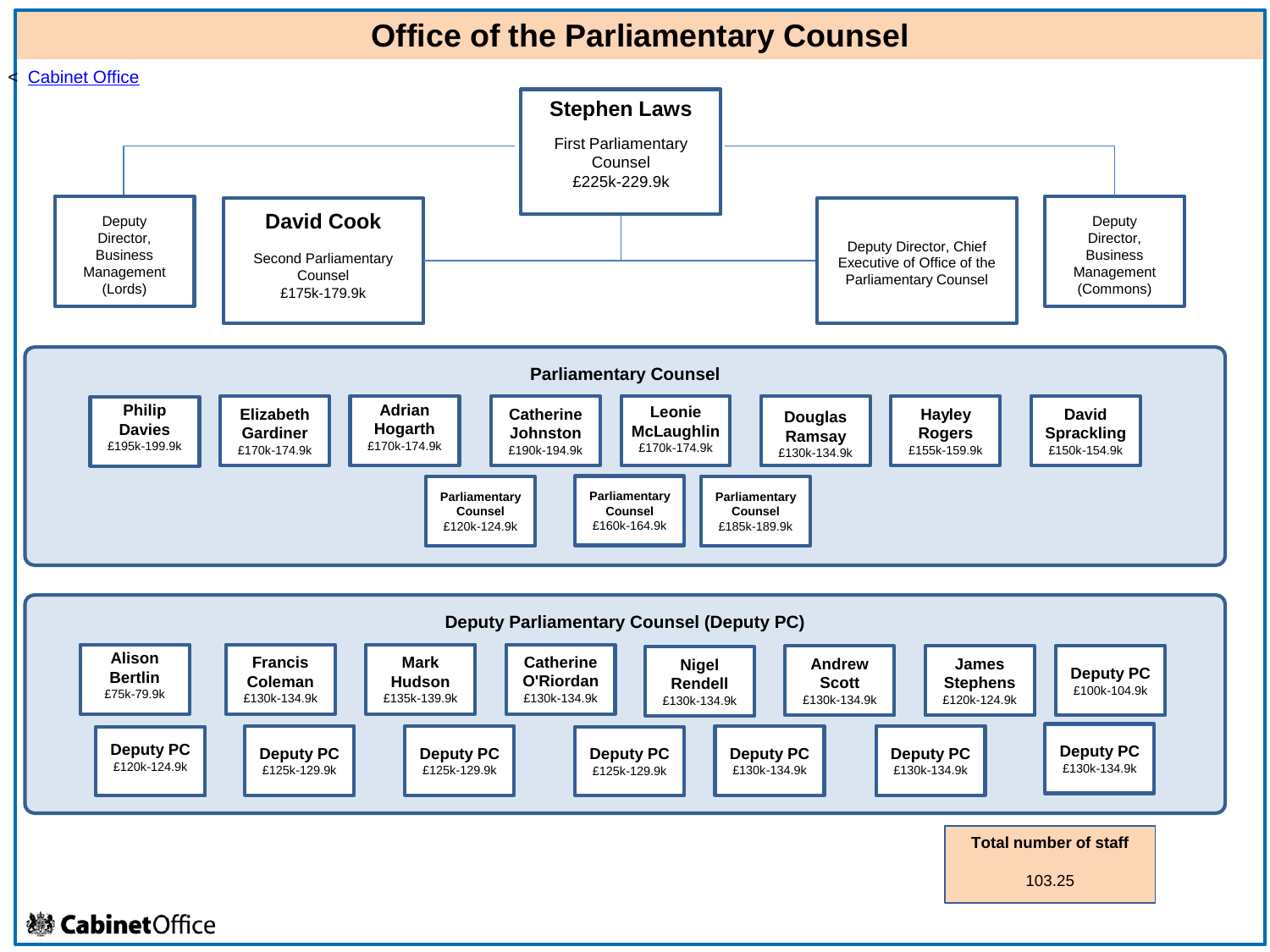# **Office of the Parliamentary Counsel**

< [Cabinet Office |](#page-2-0) [OPC slide 1](#page-12-0) 

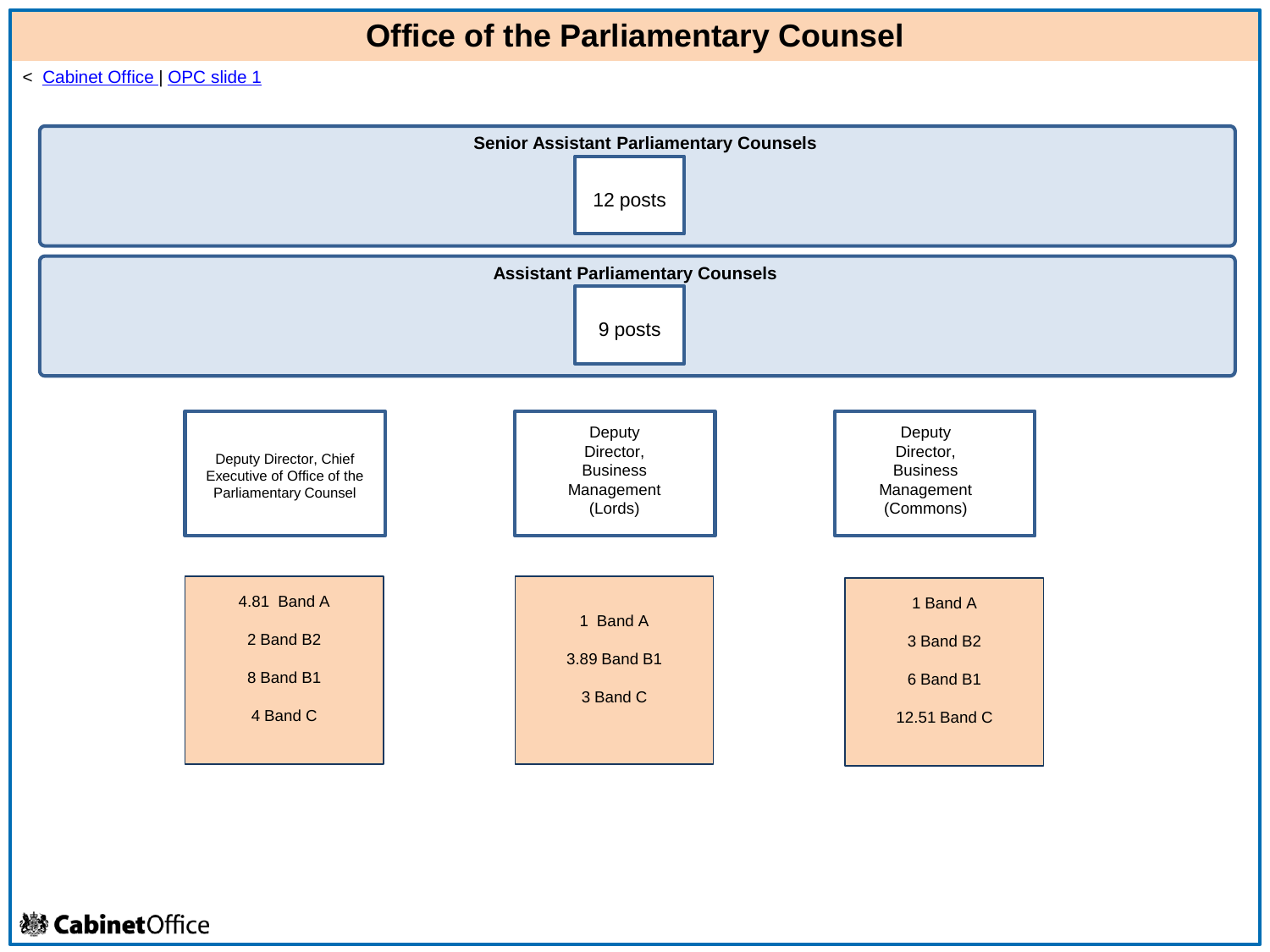

#### < [Cabinet Office](#page-2-0)



20.39

## <span id="page-14-0"></span>**※ Cabinet**Office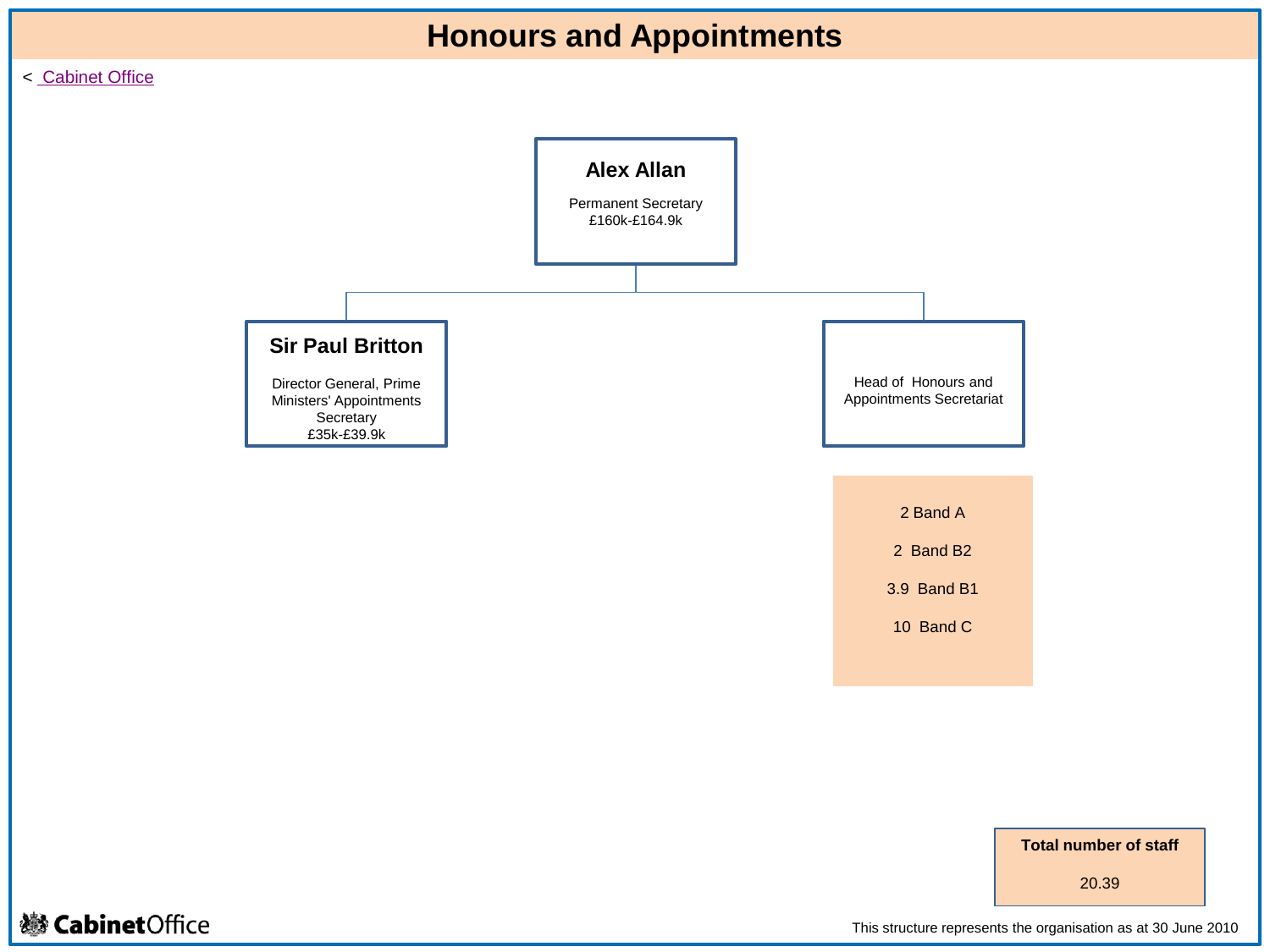## **Economic and Domestic Affairs Secretariat**

<span id="page-15-0"></span>

**Total number of staff**

42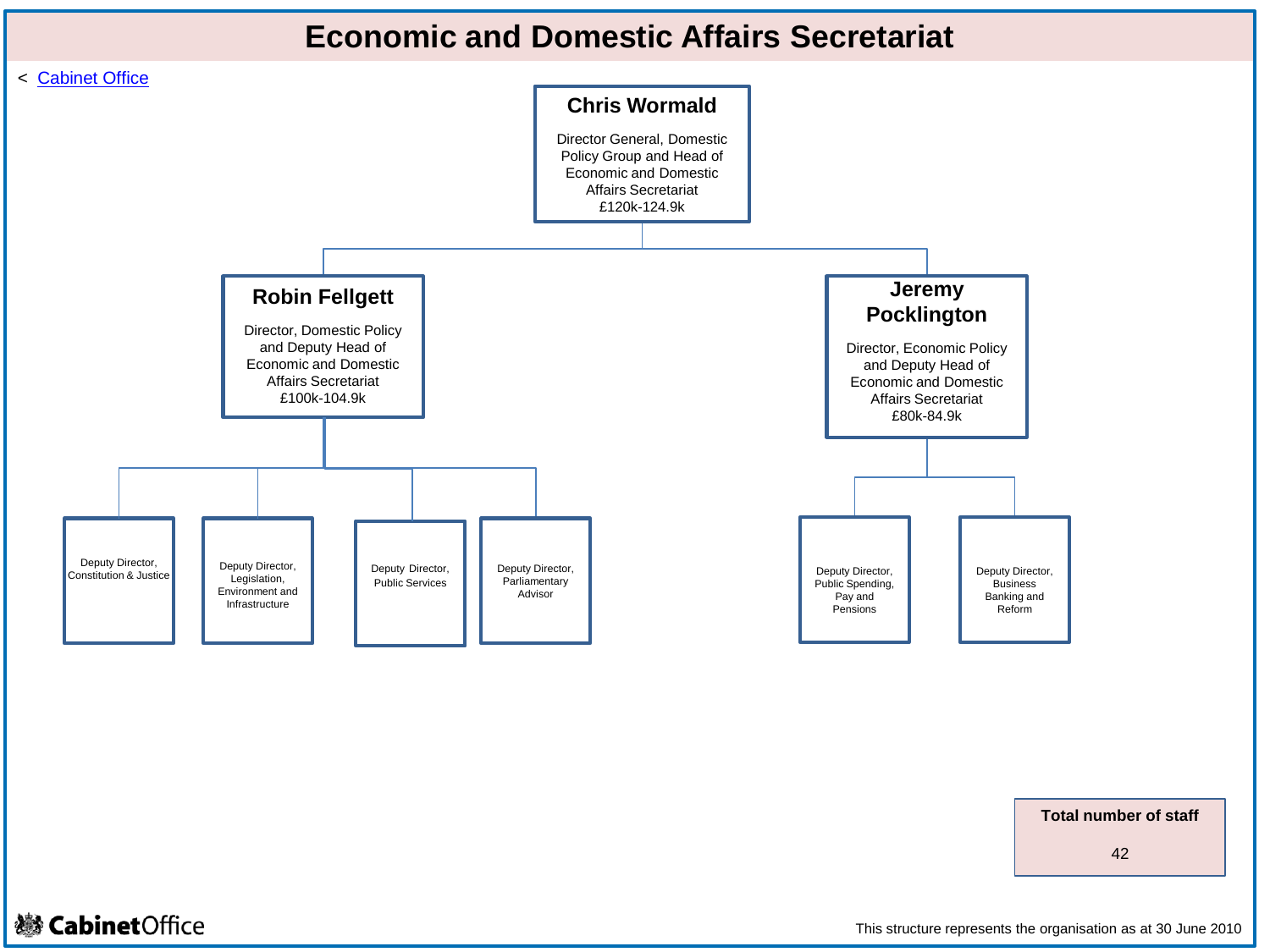## **Economic and Domestic Affairs Secretariat contd.**

< [Cabinet Office](#page-2-0) | < CSC slide 1

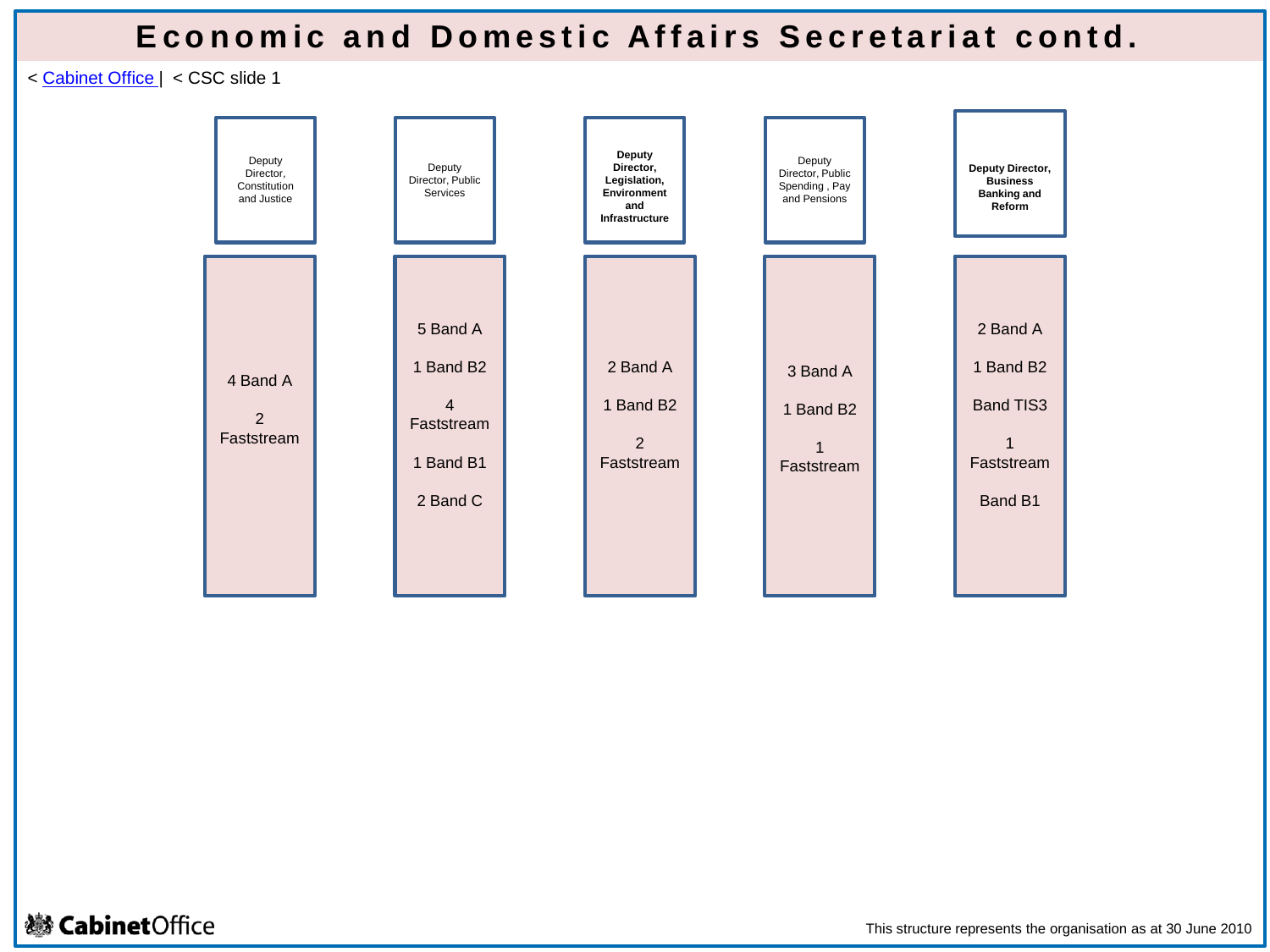

**Total number of staff**

26.81

## <span id="page-17-0"></span>**※ Cabinet**Office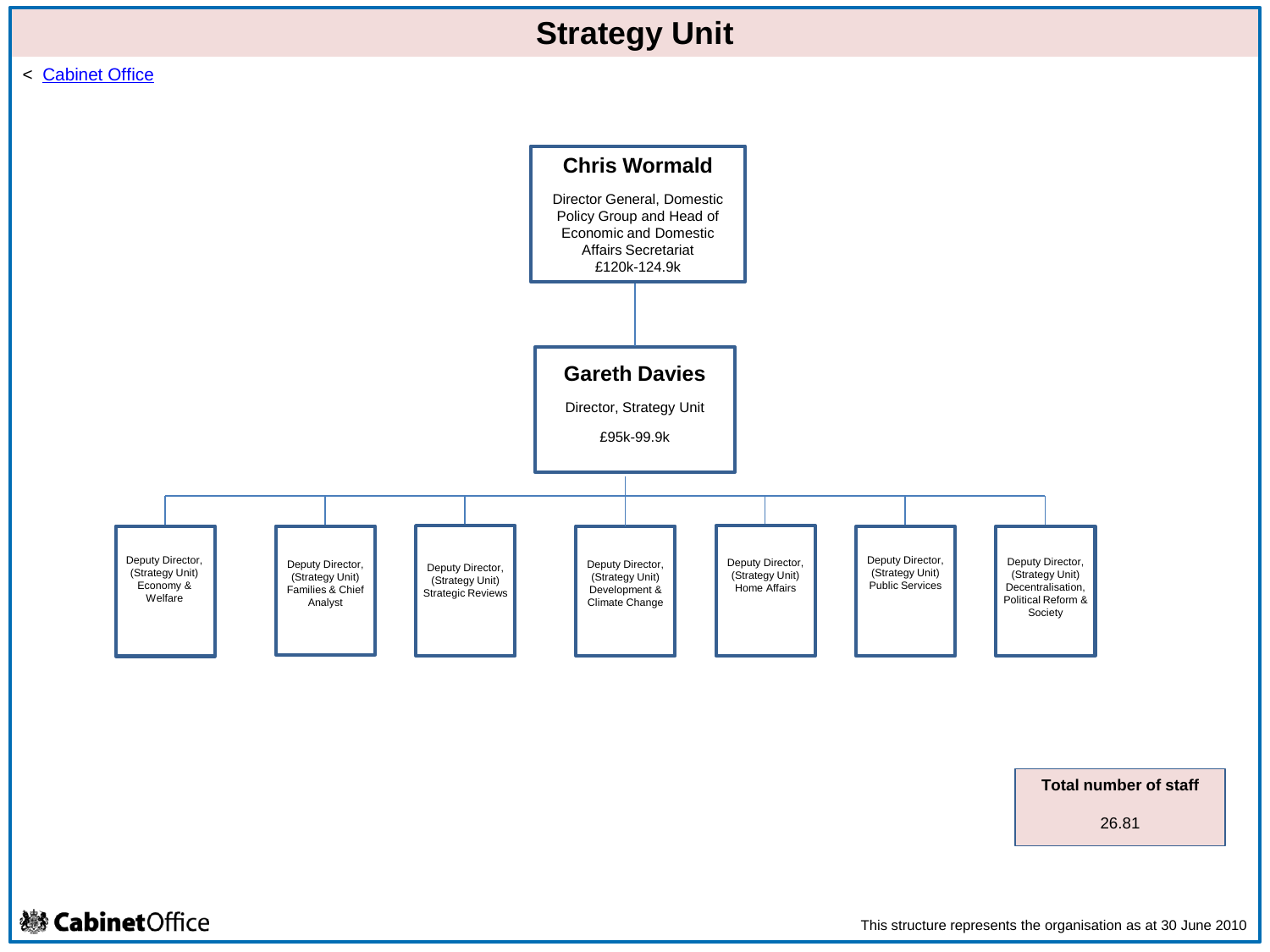# **Strategy Unit contd.**

< [Cabinet Office |](#page-2-0) < SU slide 1



**變 Cabinet**Office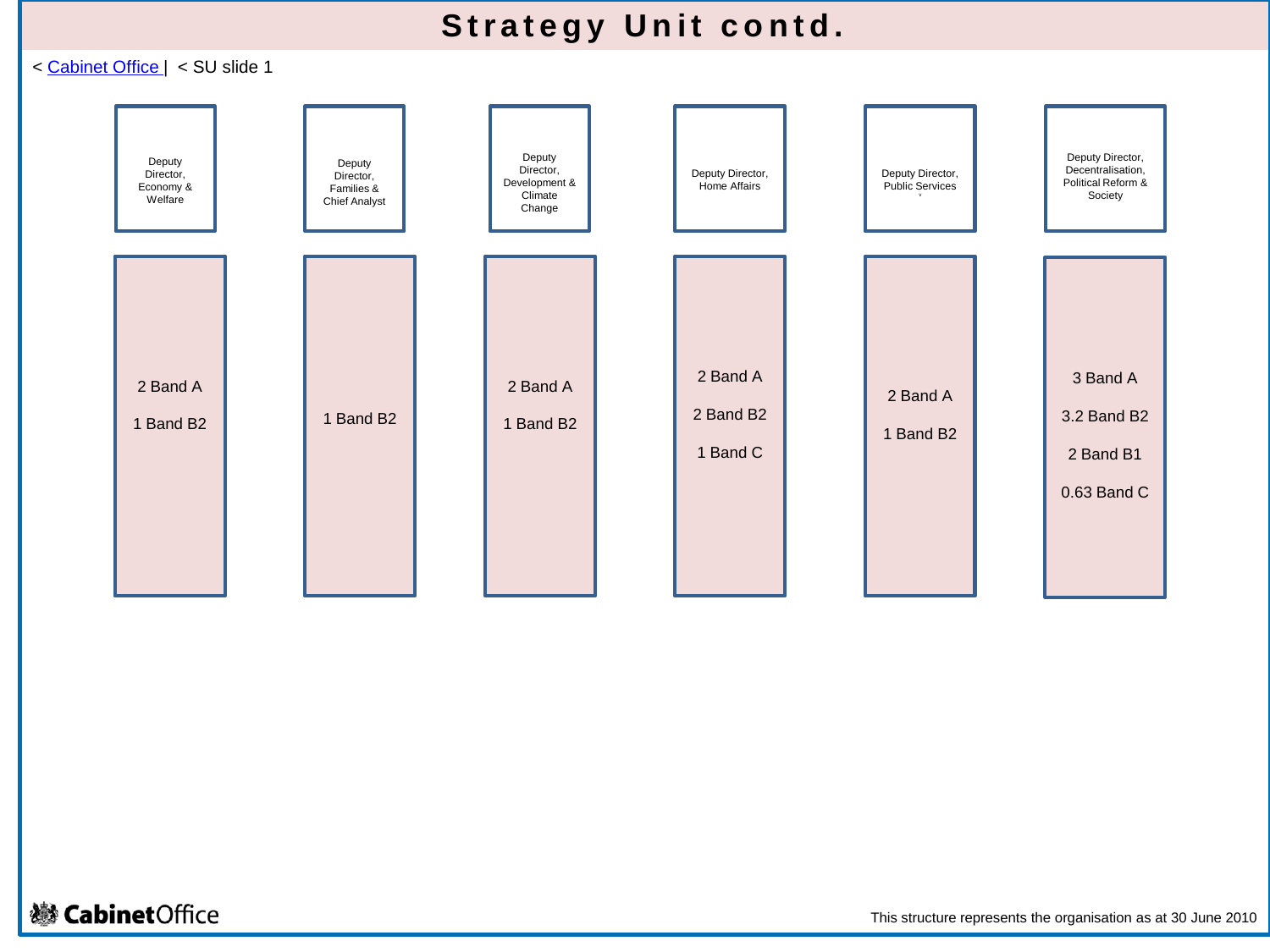## **European and Global Issues Secretariat**

#### <span id="page-19-0"></span>< [Cabinet Office](#page-2-0)



**Total number of staff**

30.40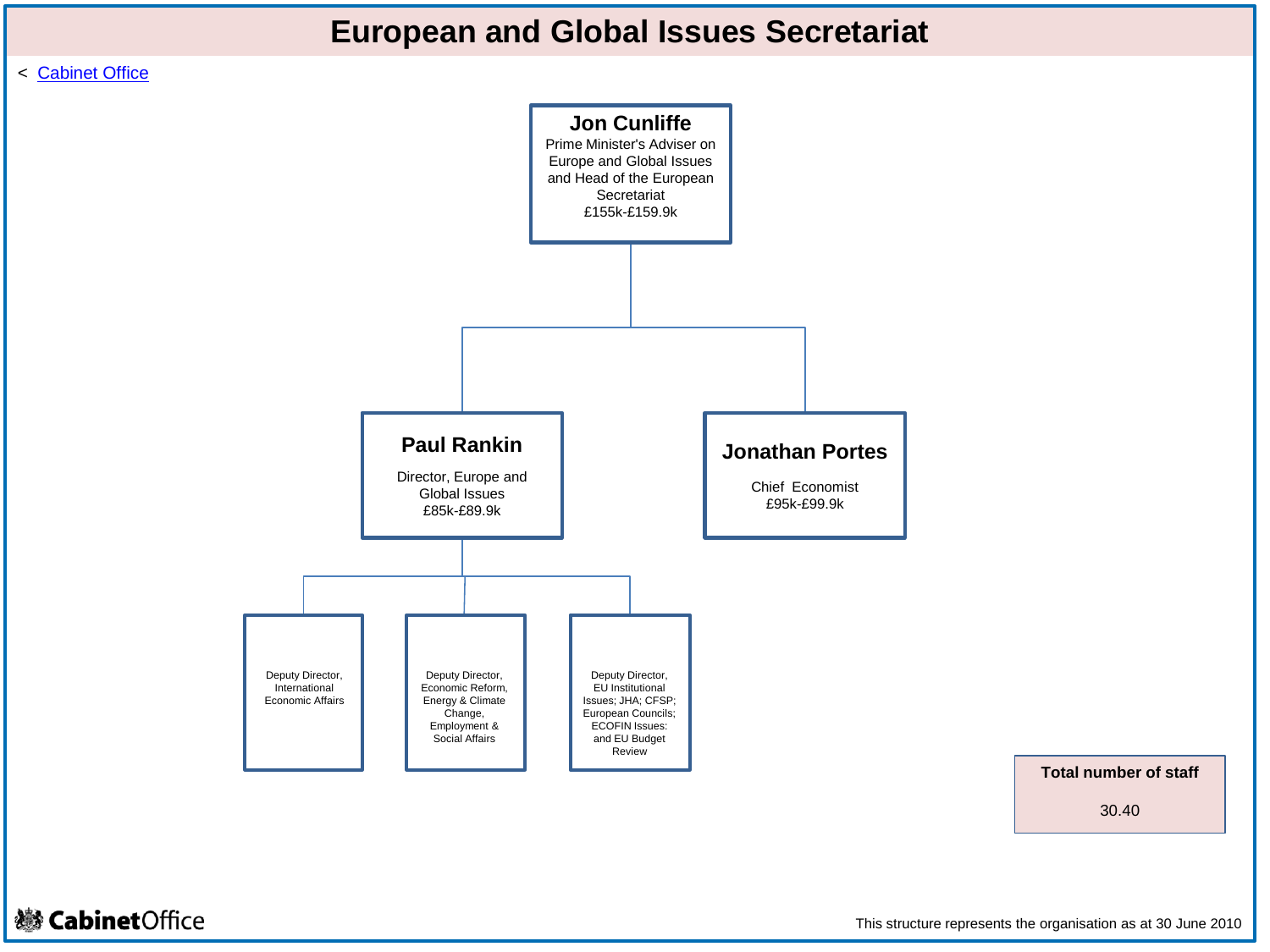# **European and Global Issues Secretariat contd.**

< [Cabinet Office](#page-2-0) | < EGIS slide 1

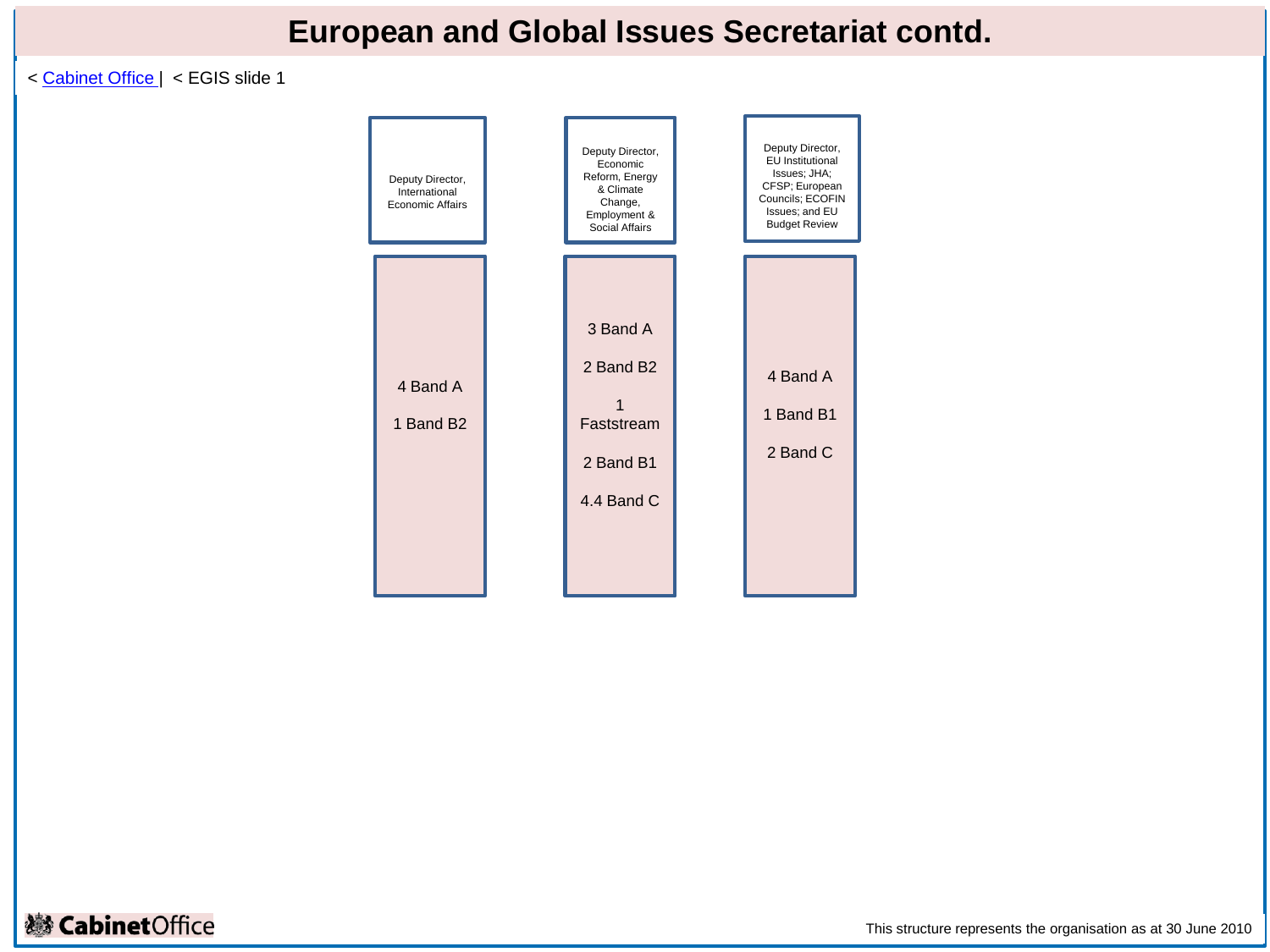

<span id="page-21-0"></span>**※ Cabinet**Office \* Temporary post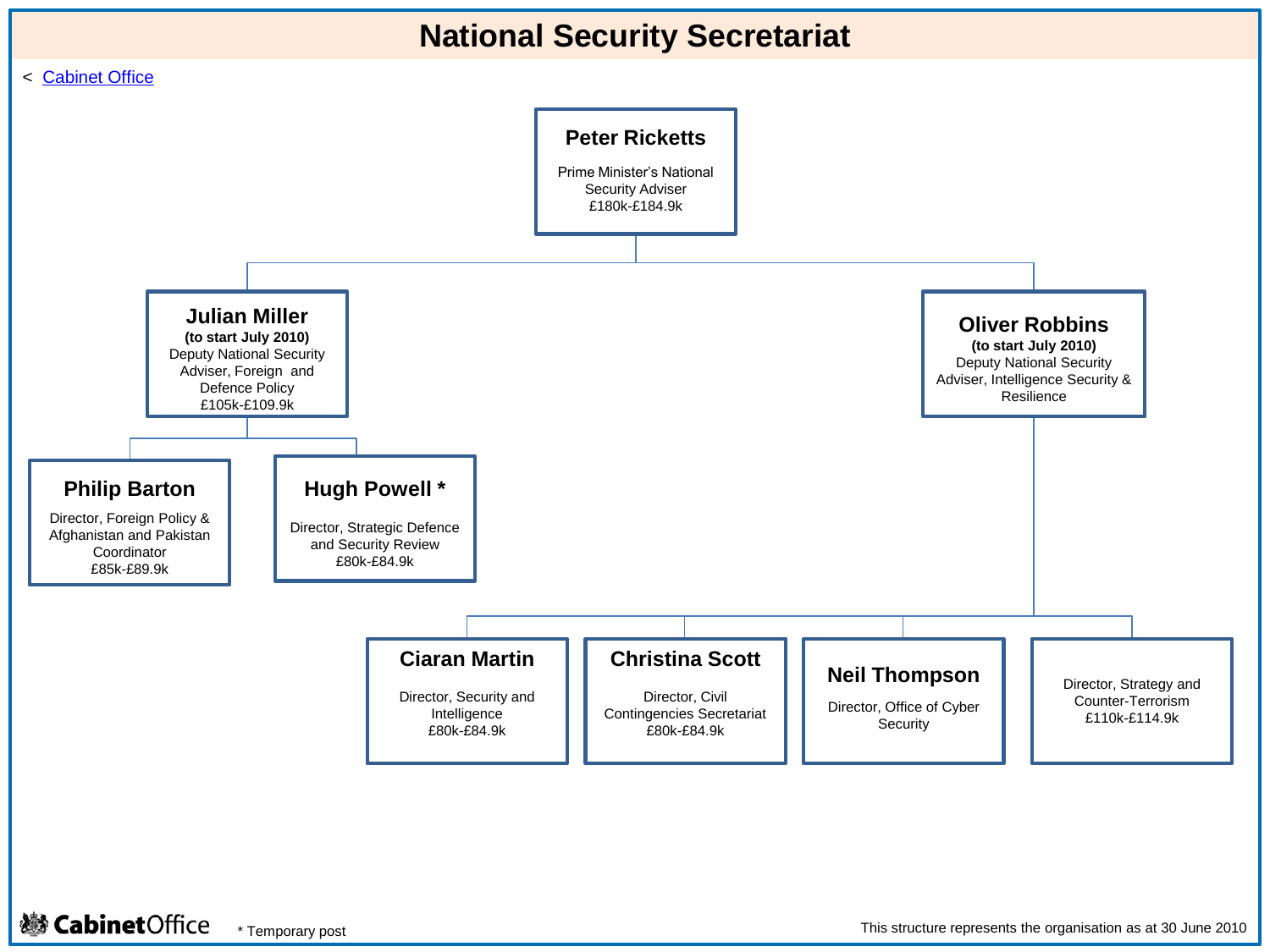## **Joint Intelligence Organisation**

#### < [Cabinet Office](#page-2-0)



<span id="page-22-0"></span>**※ Cabinet**Office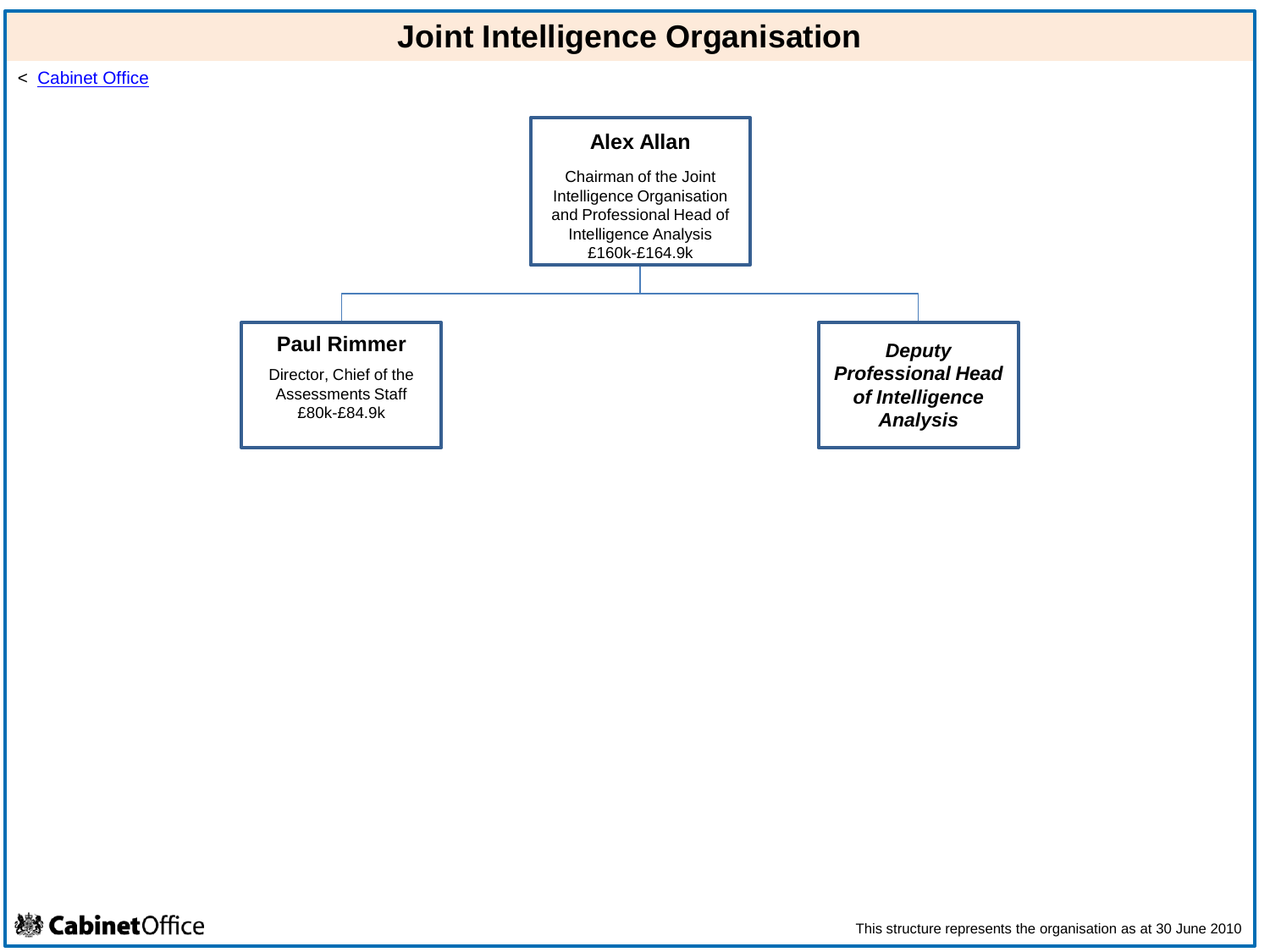## **Efficiency and Reform**

<span id="page-23-0"></span>

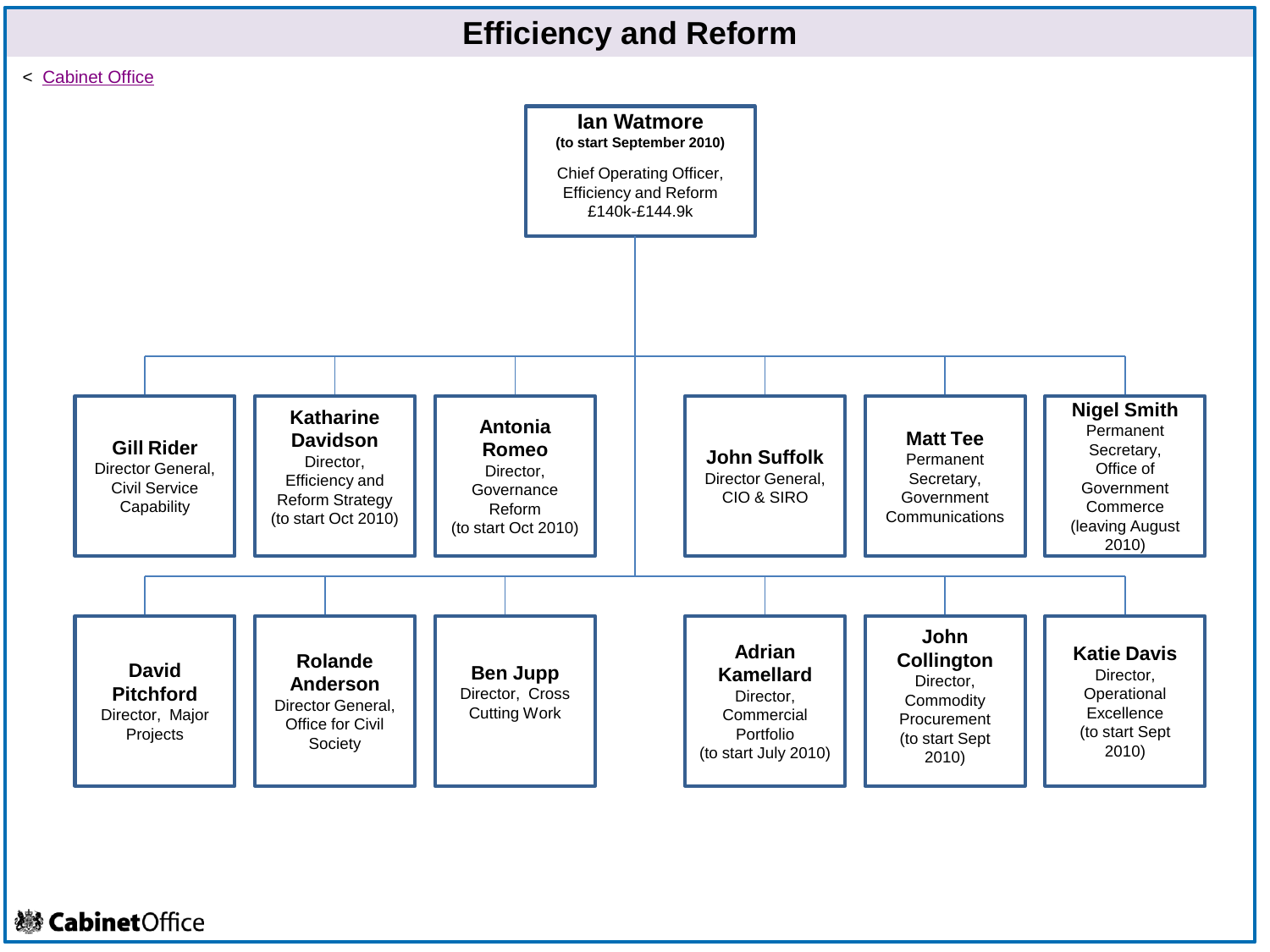## **ERG Office of Government Commerce**

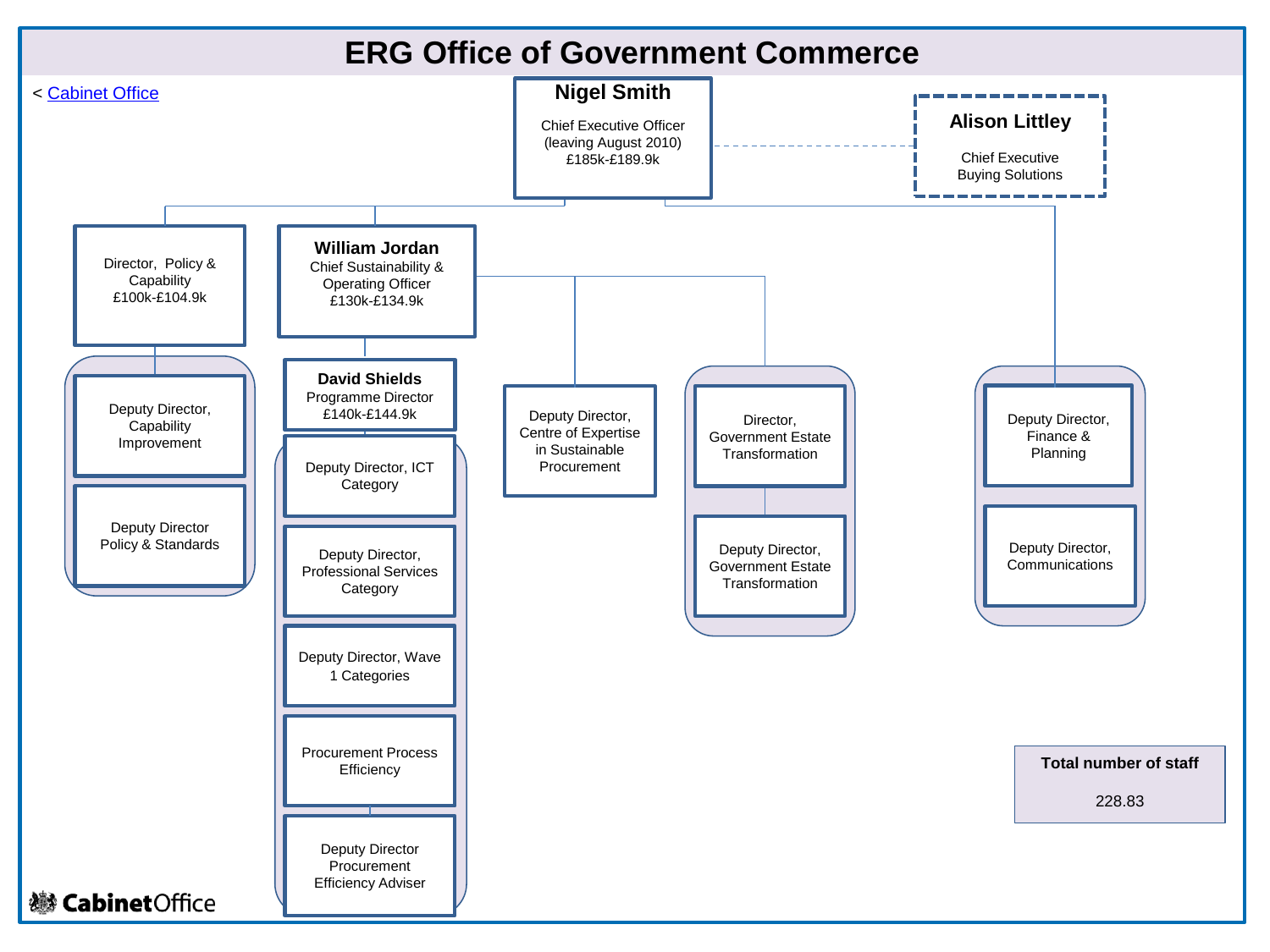## **ERG Office of Government Commerce contd.**

< [Cabinet Office](#page-2-0) | < OGC Slide 1



N = National pay band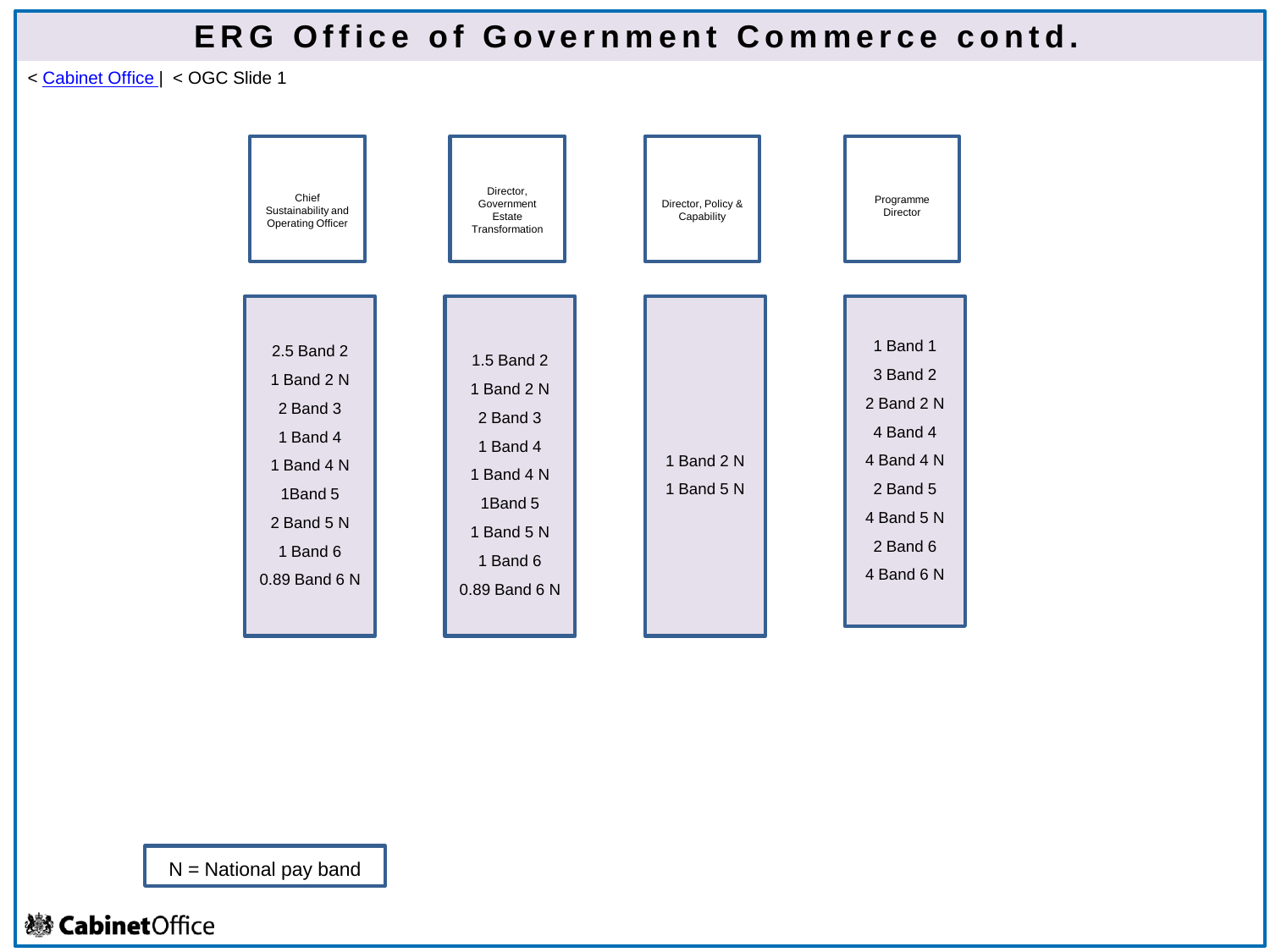## **ERG Office of Government Commerce contd.**

< [Cabinet Office](#page-2-0) | < OGC Slide 1



 $N =$  National pay band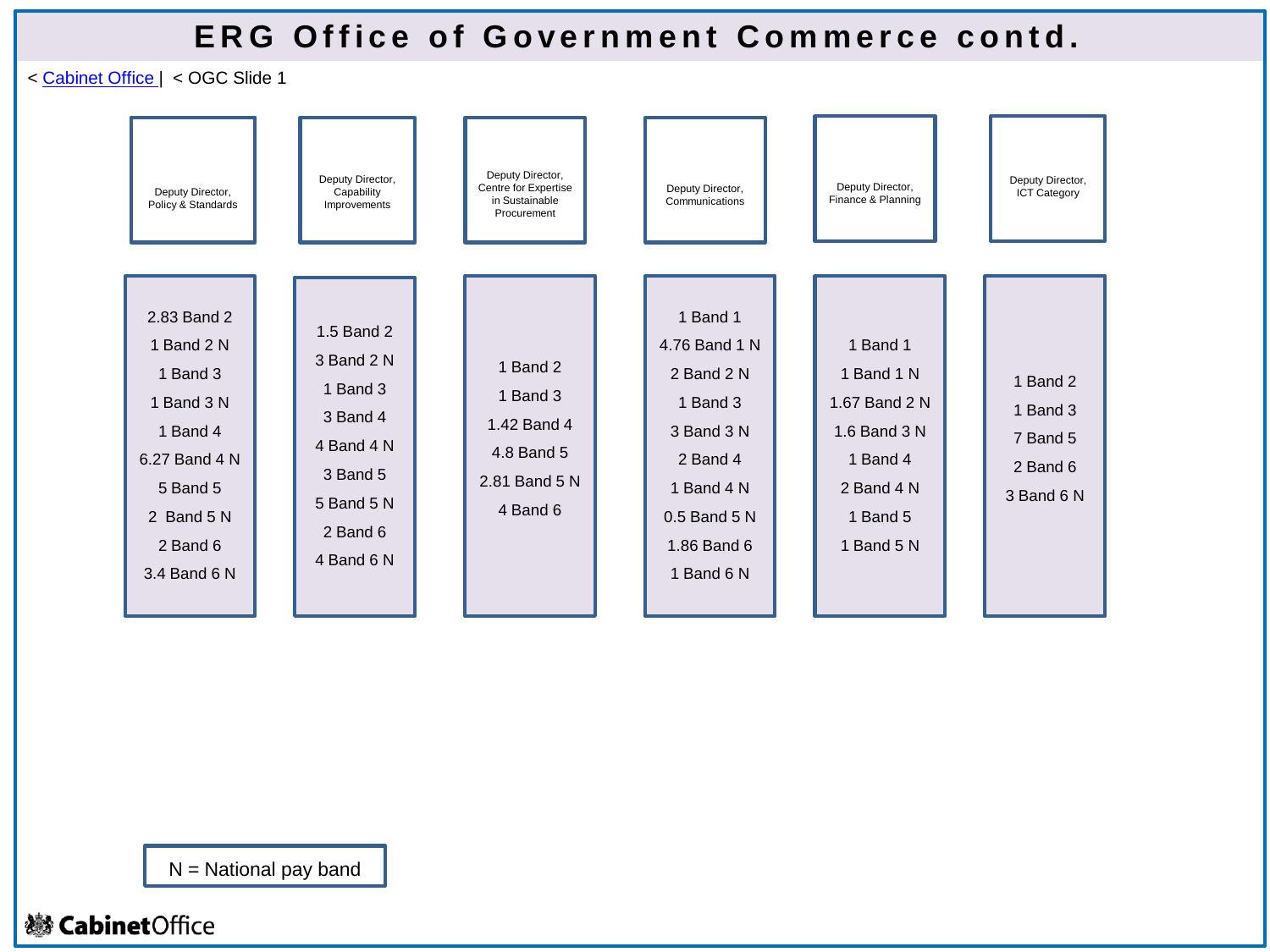## **ERG Office of Government Commerce contd.**

< [Cabinet Office](#page-2-0) | < OGC Slide 1



N = National pay band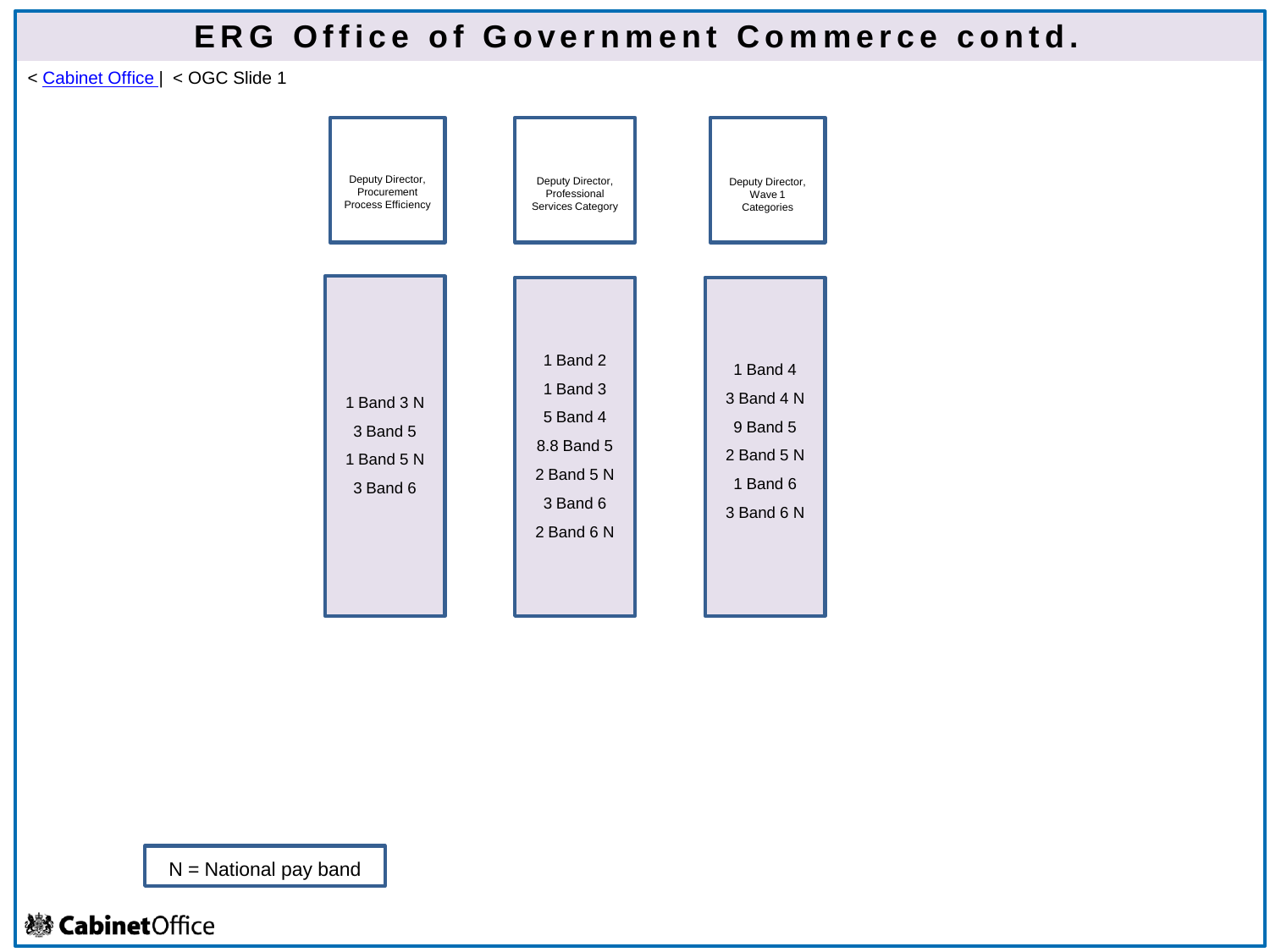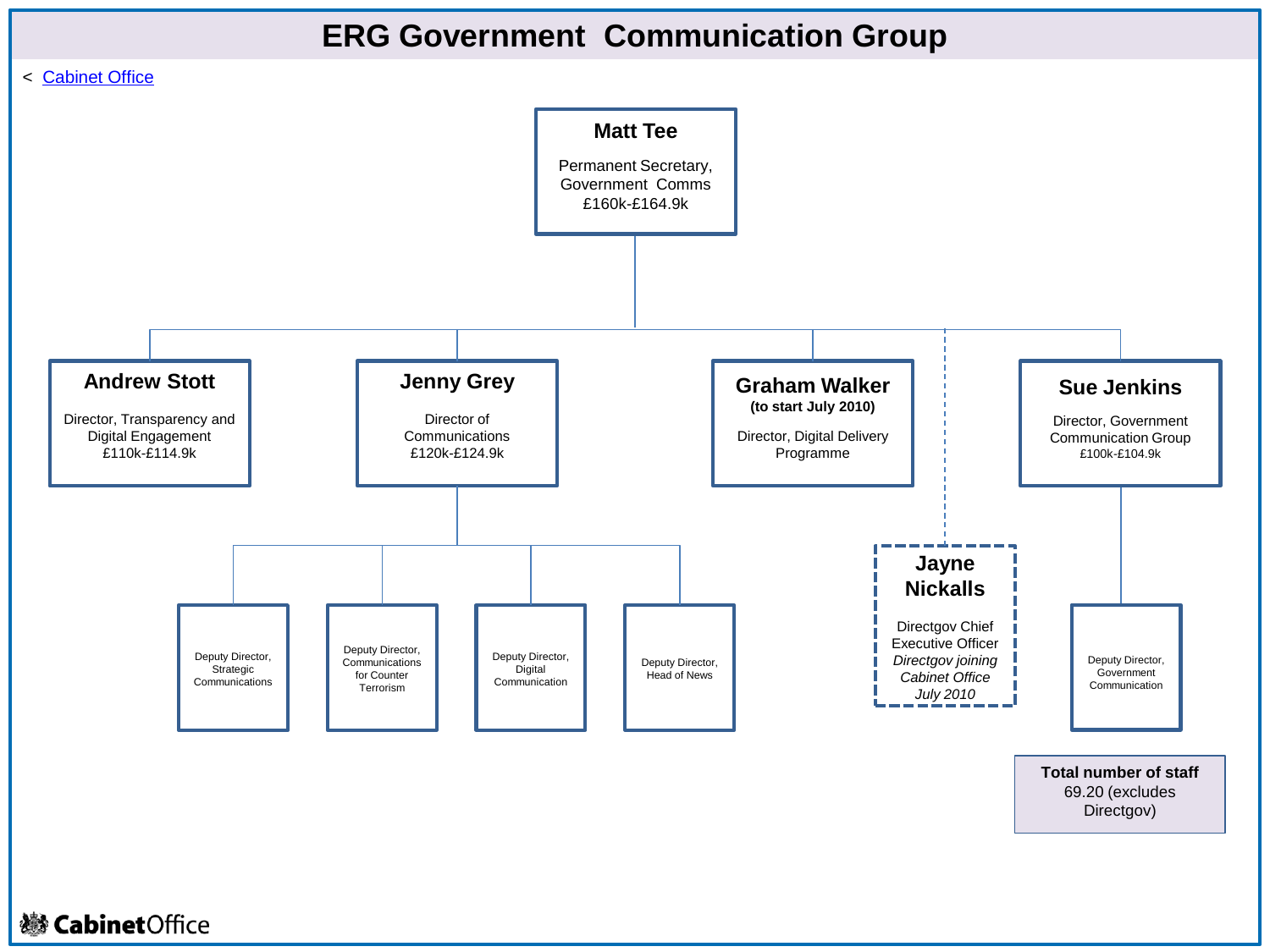## **ERG Government Communication Group contd.**

< [Cabinet Office](#page-2-0) | < GCG slide 1

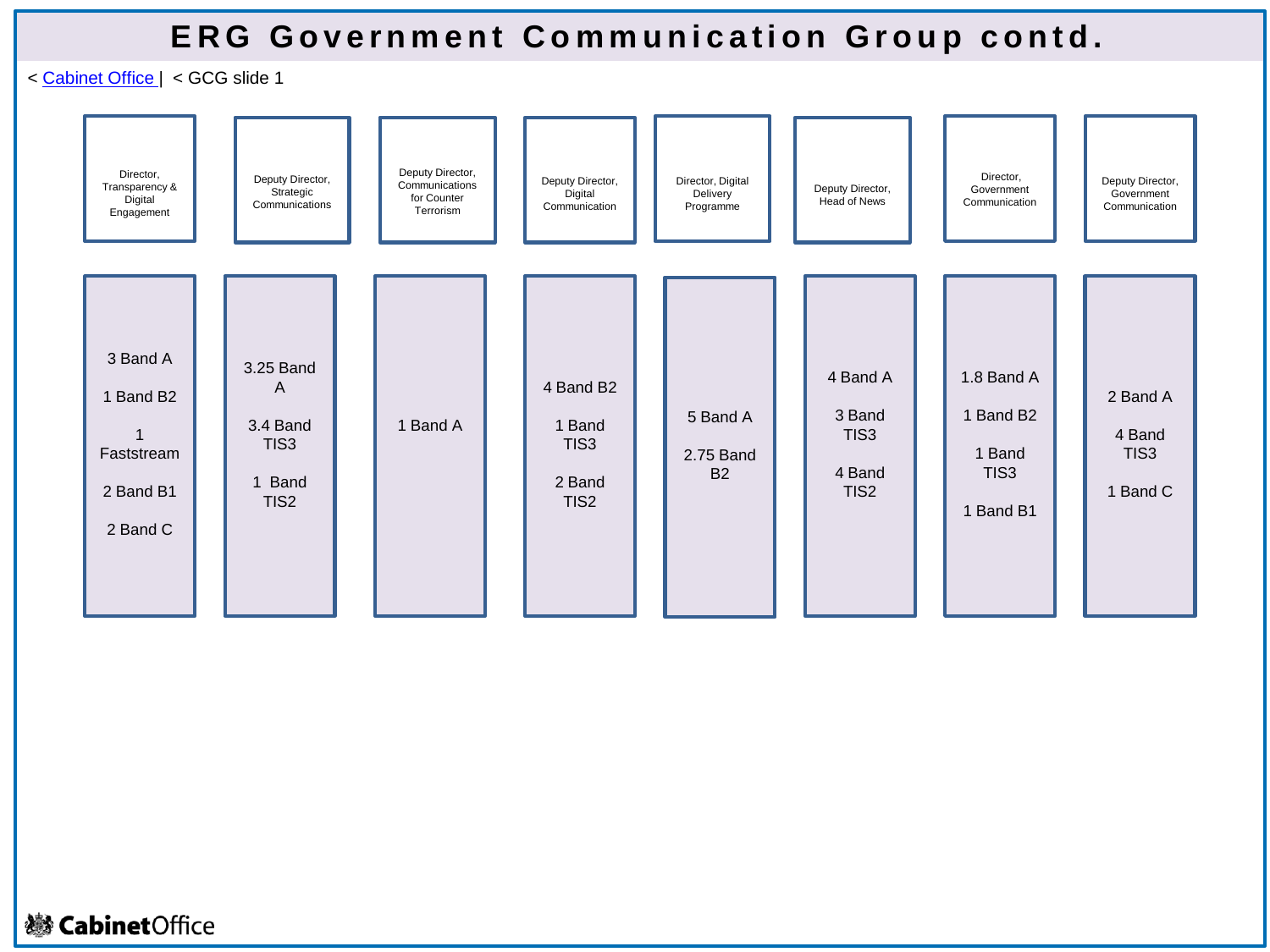

**Total number of staff**

81.59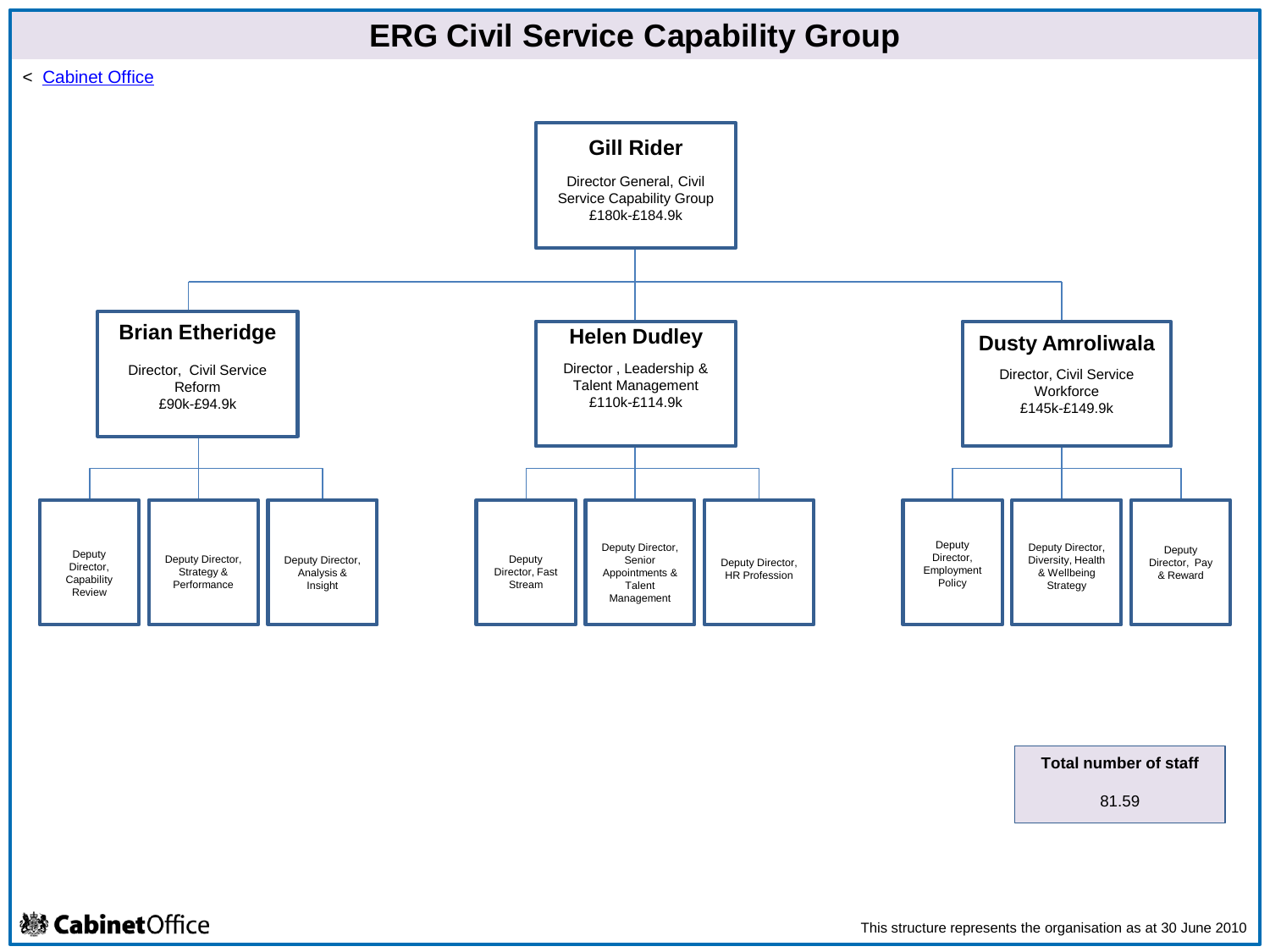## **ERG Civil Service Capability Group contd.**

< [Cabinet Office](#page-2-0) | < CSCG slide 1

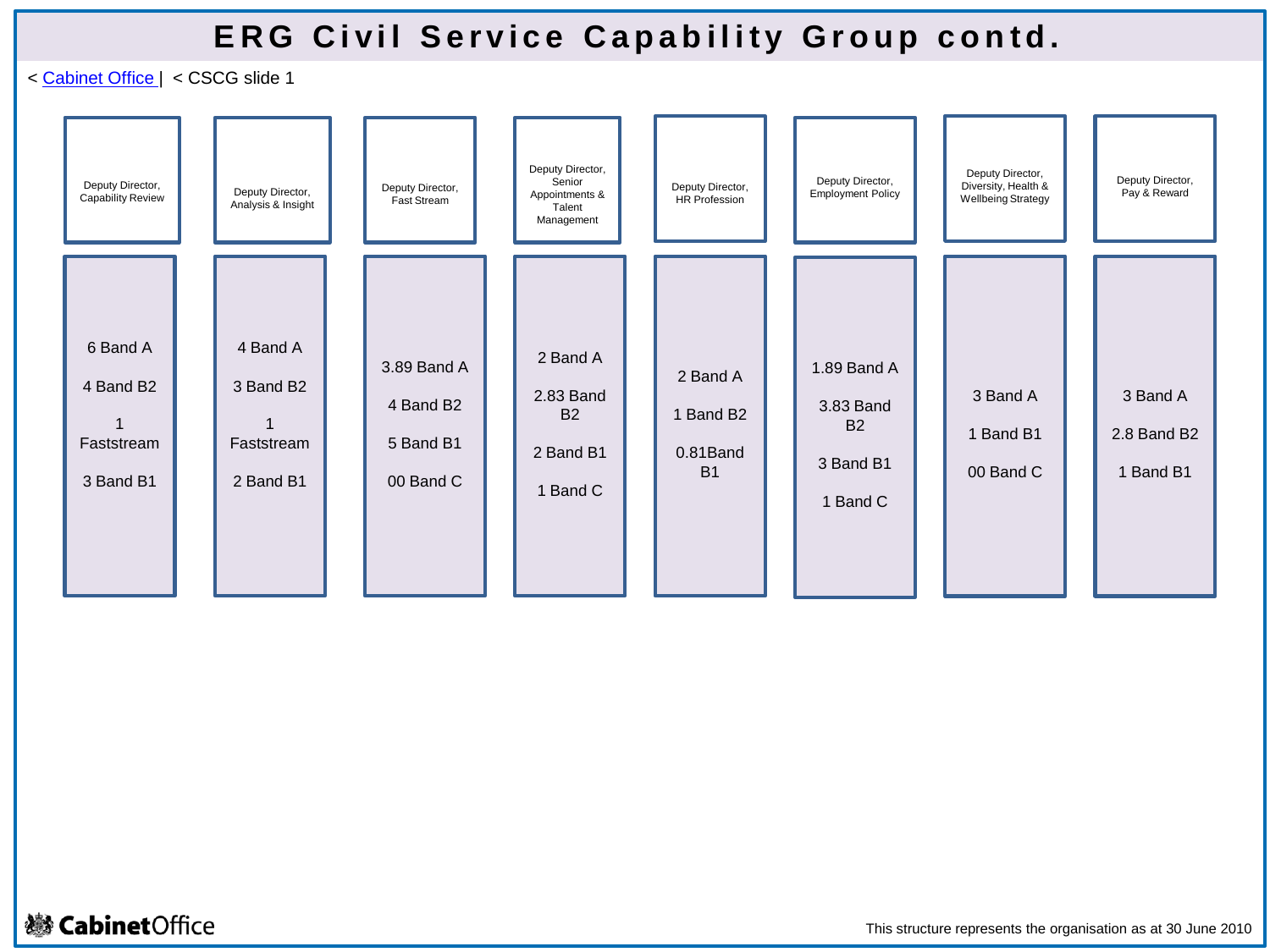

**Total number of staff**

49.18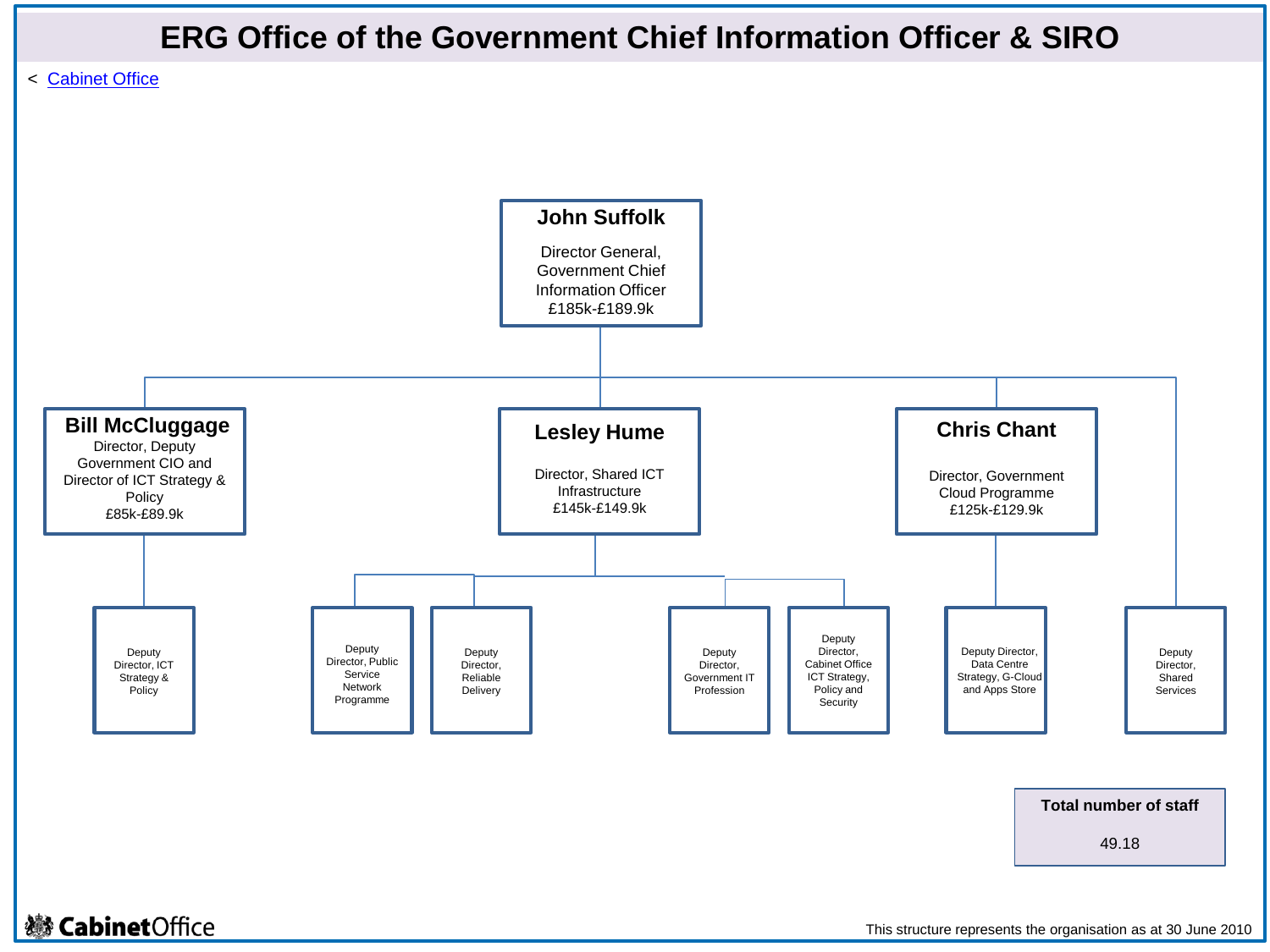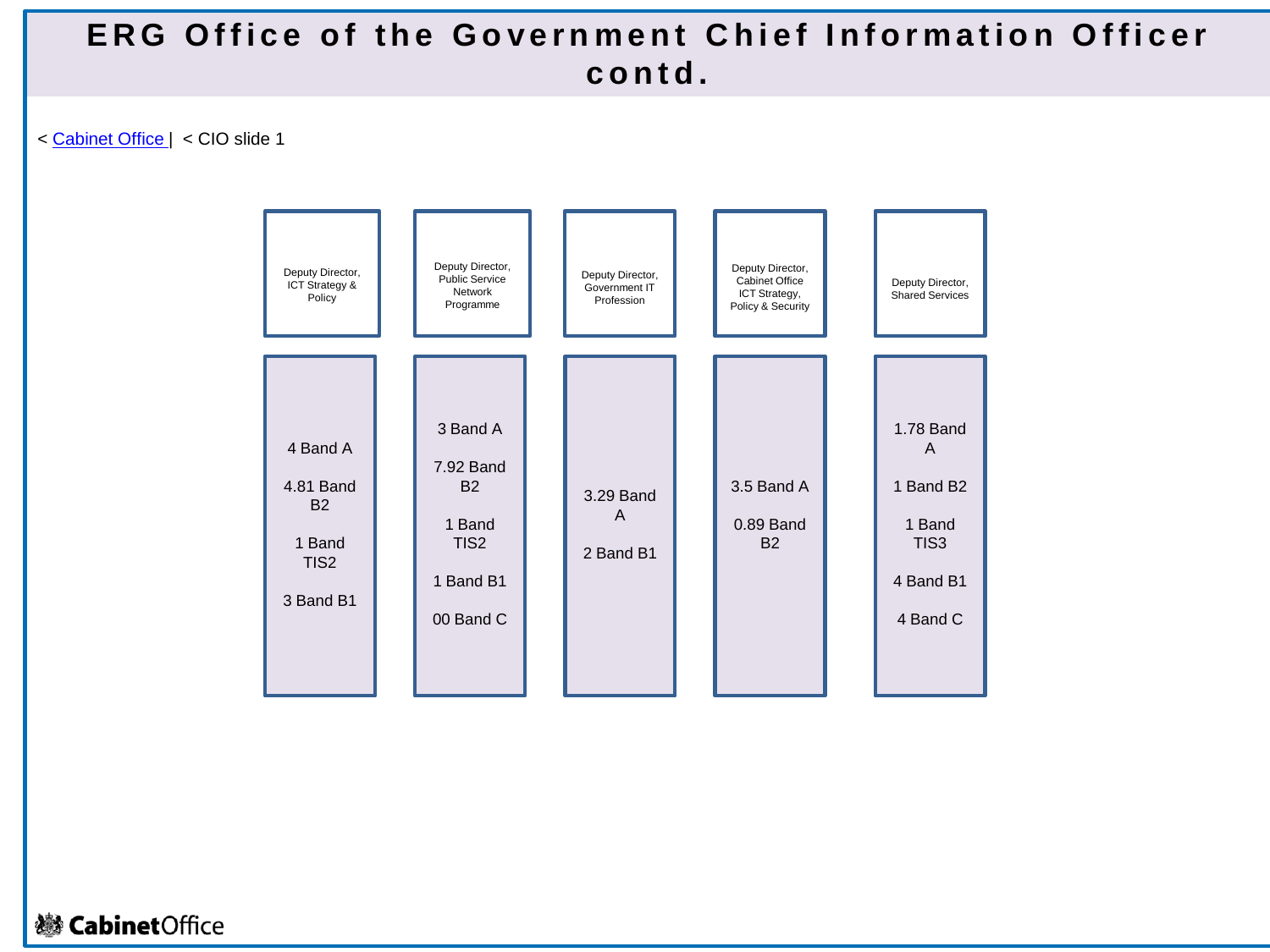

#### < [Cabinet Office](#page-6-0)



**Total number of staff**

70.48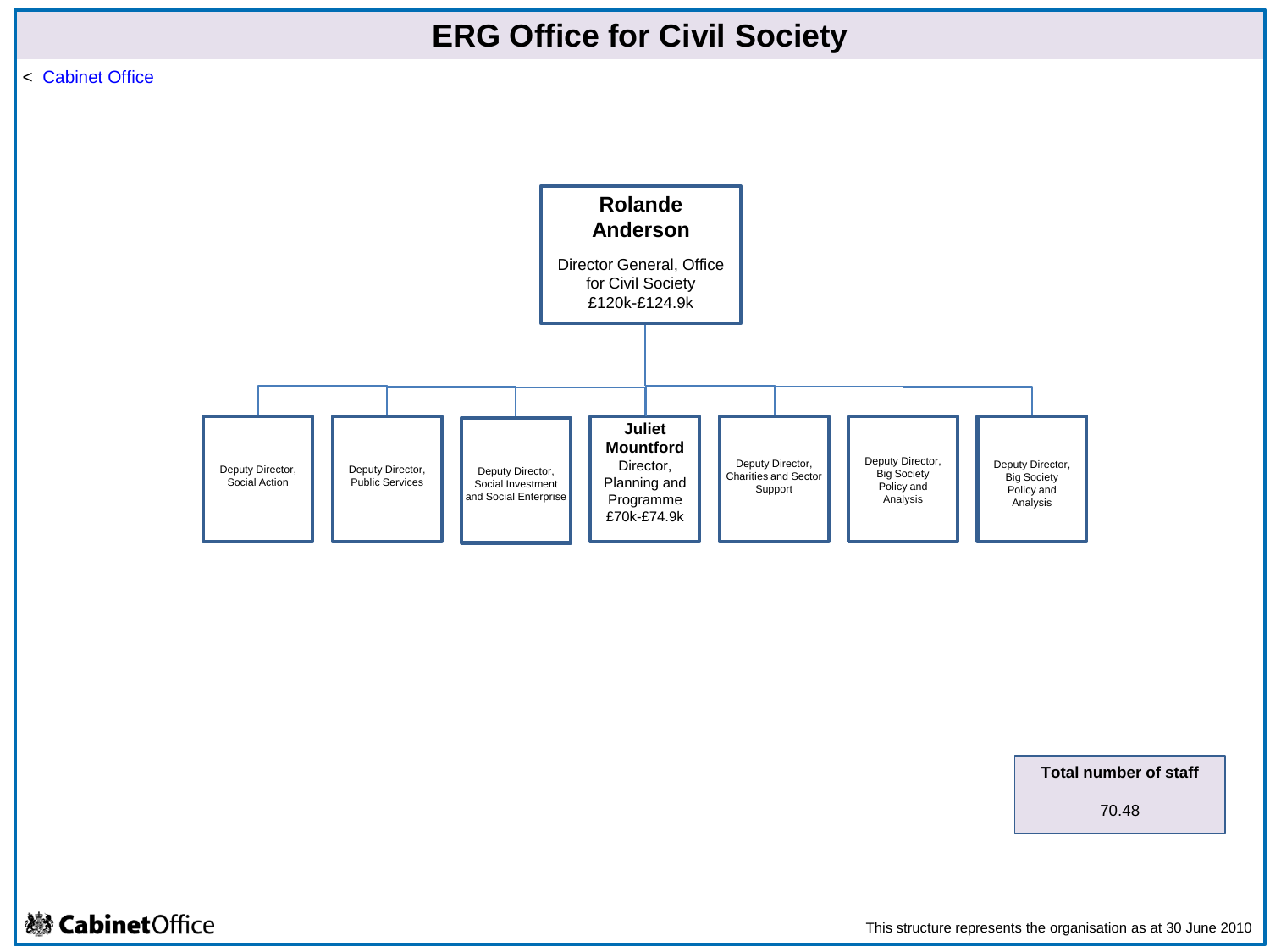## **ERG Office for Civil Society contd.**

< [Cabinet Office |](#page-6-0) < OCS Slide 1



**※ Cabinet**Office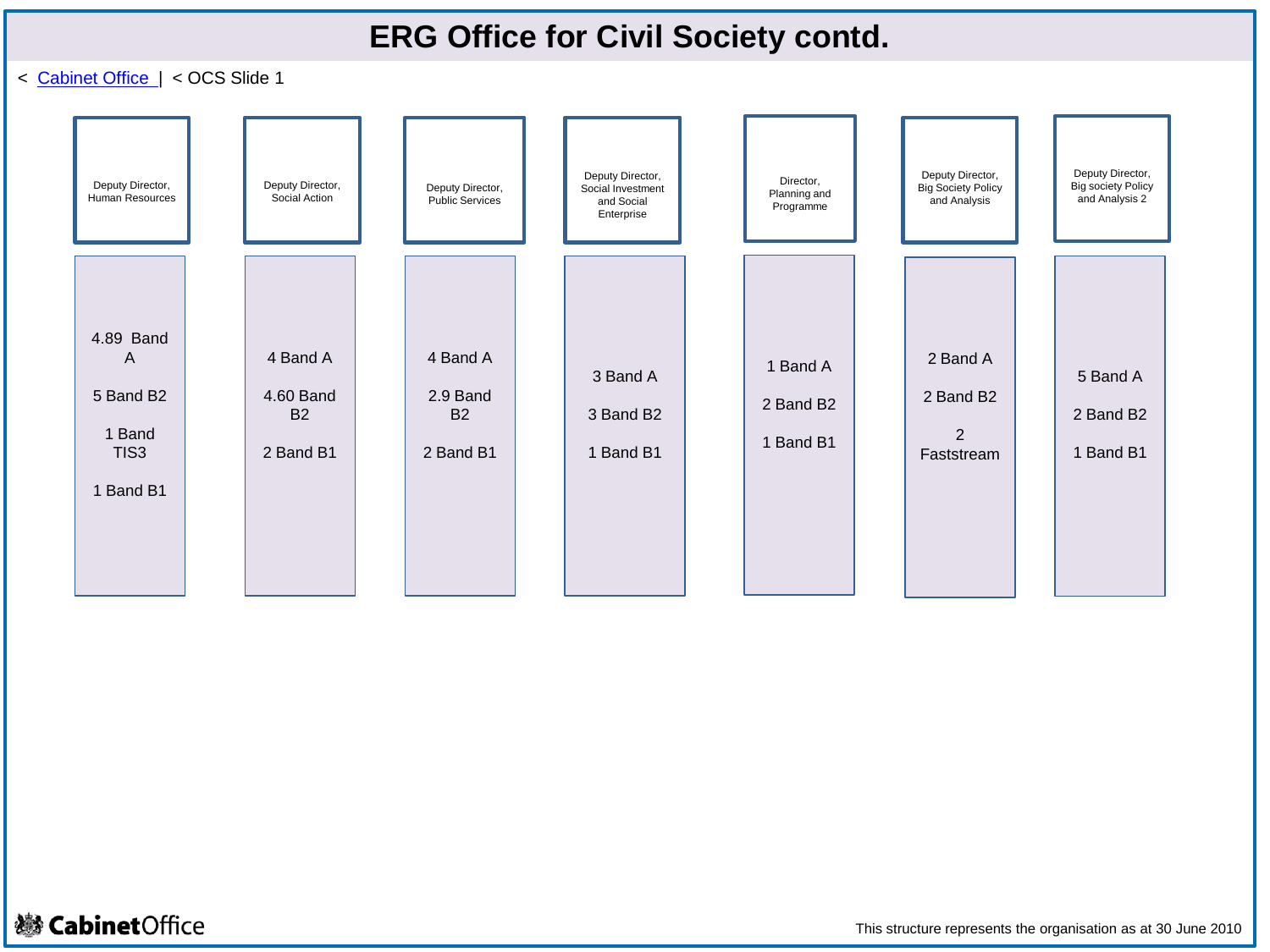## **ERG Major Projects**

#### < [Cabinet Office](#page-2-0)



41.69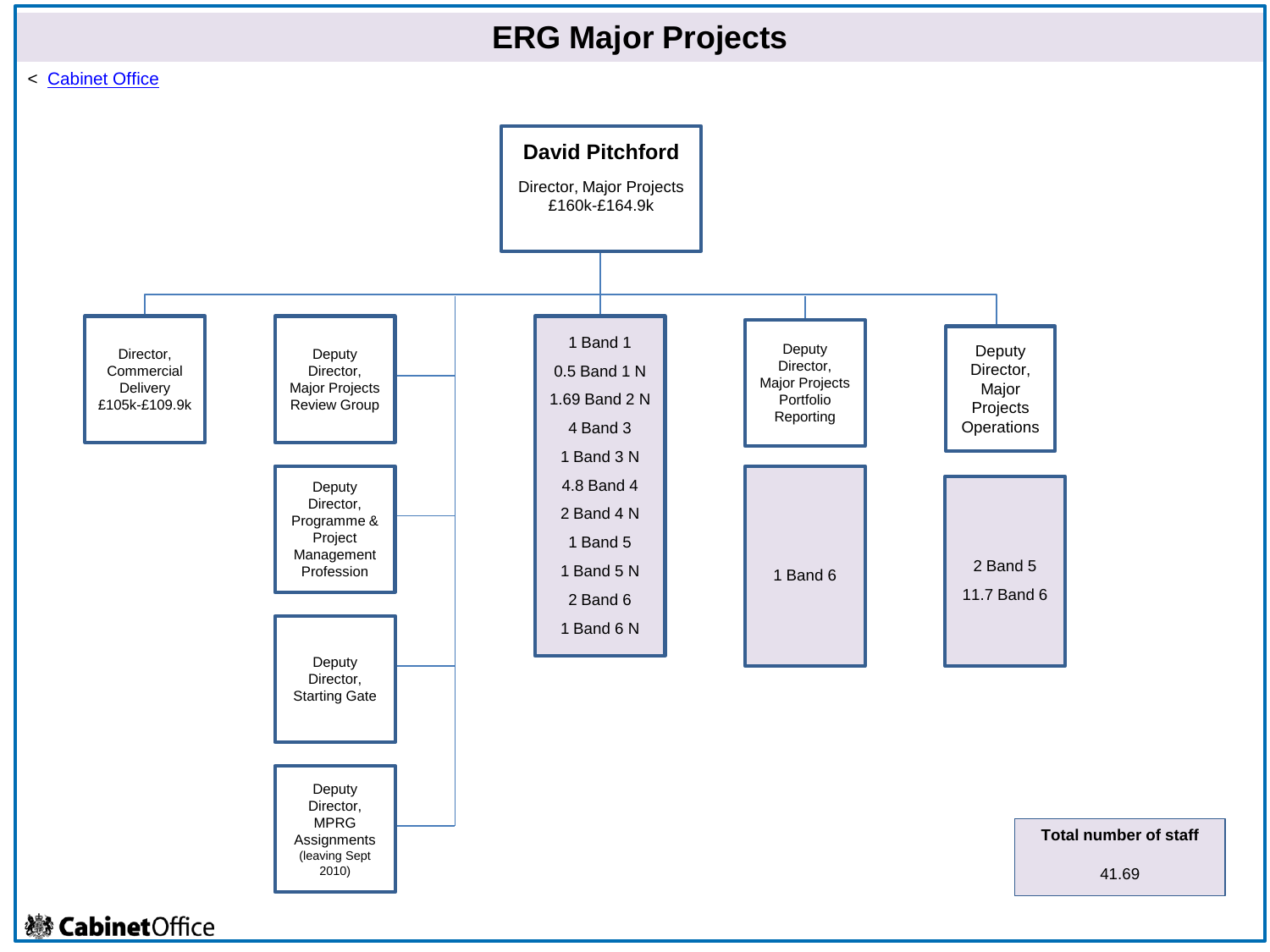## **ERG Commercial Portfolio**

< [Cabinet Office](#page-2-0) 



**Total number of staff**

2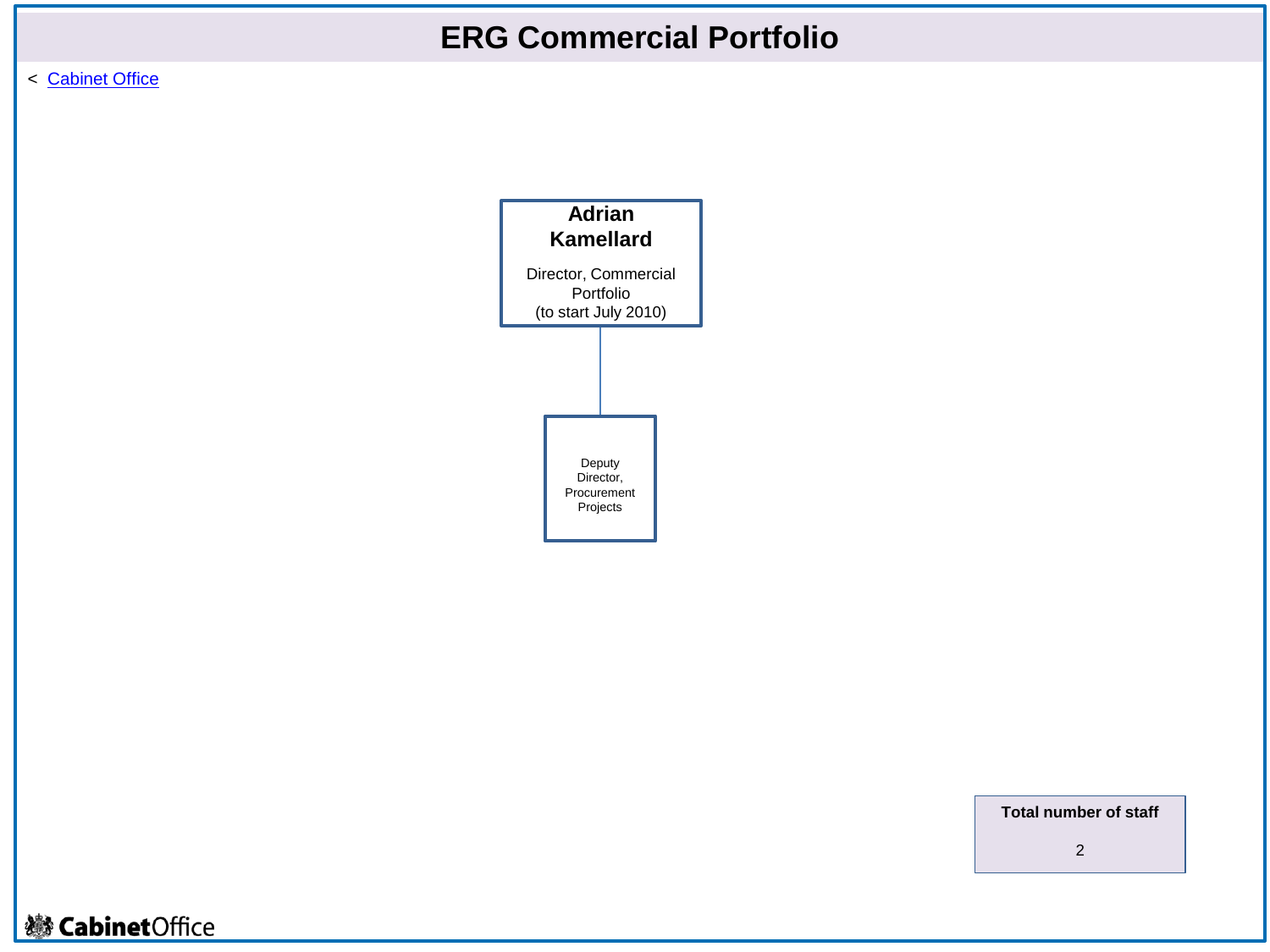





**Total number of staff**

19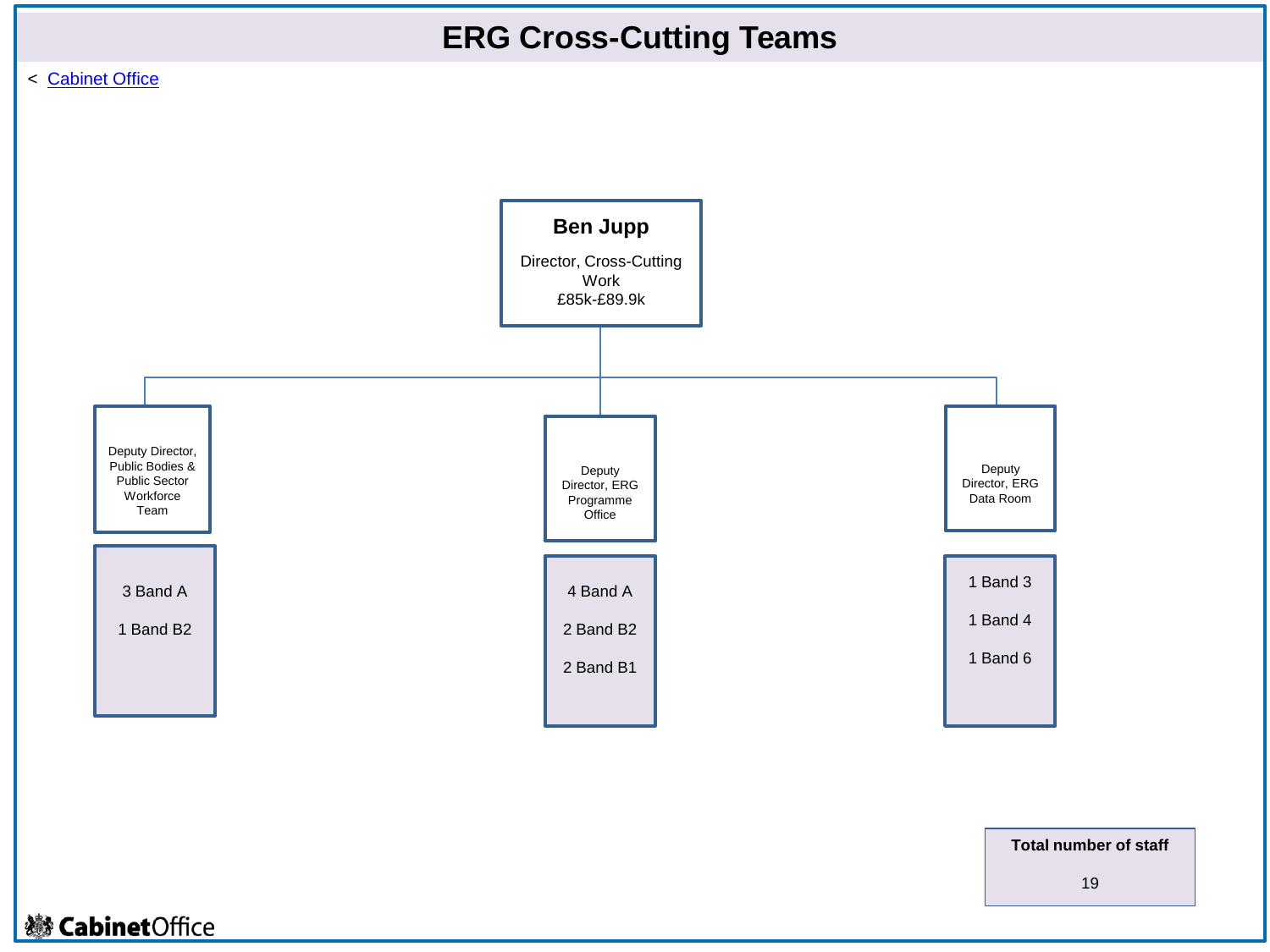

<span id="page-39-0"></span>

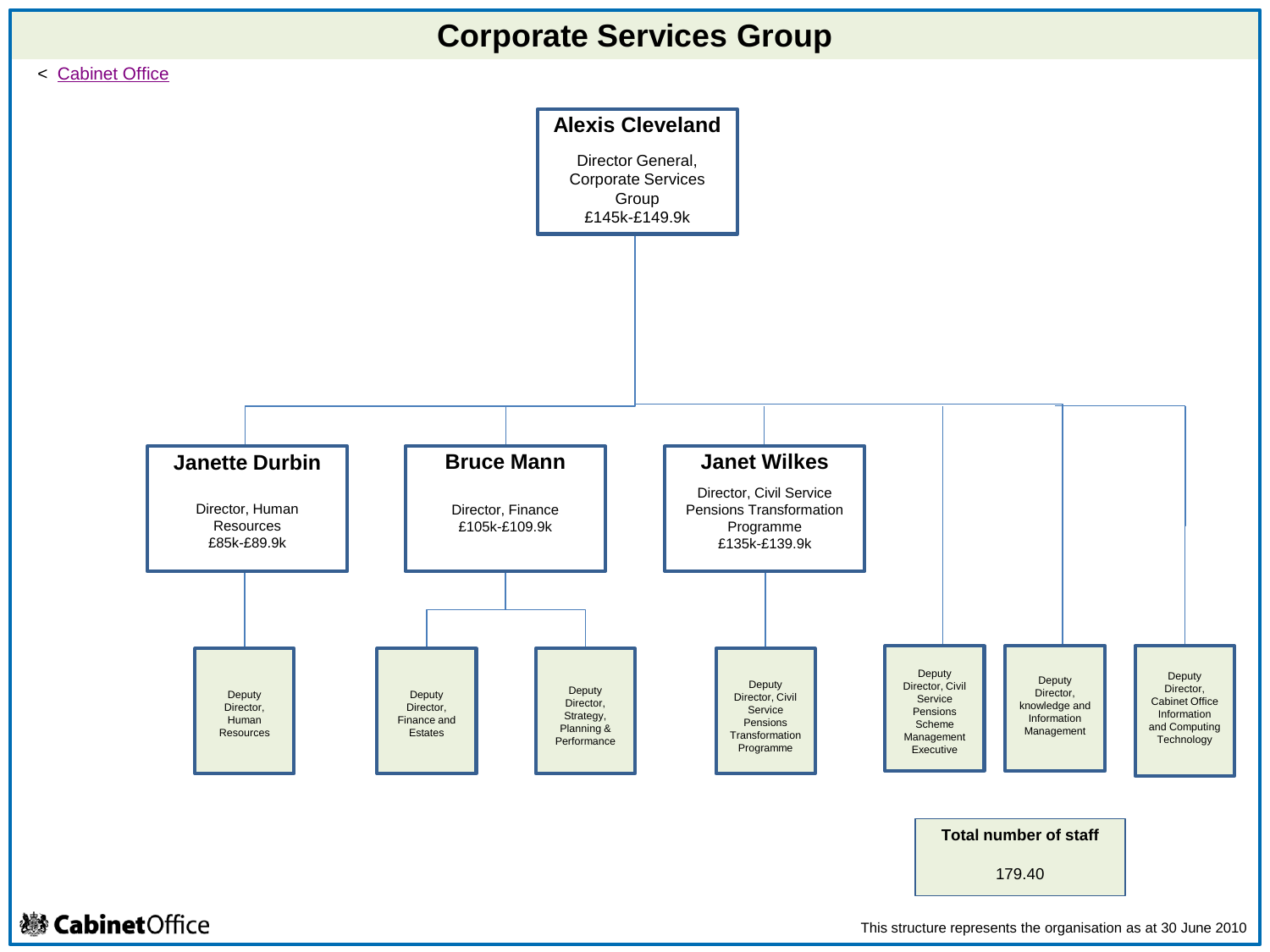## **Corporate Services Group contd.**

< [Cabinet Office |](#page-2-0) < CSC slide 1



<span id="page-40-0"></span>**※ Cabinet**Office